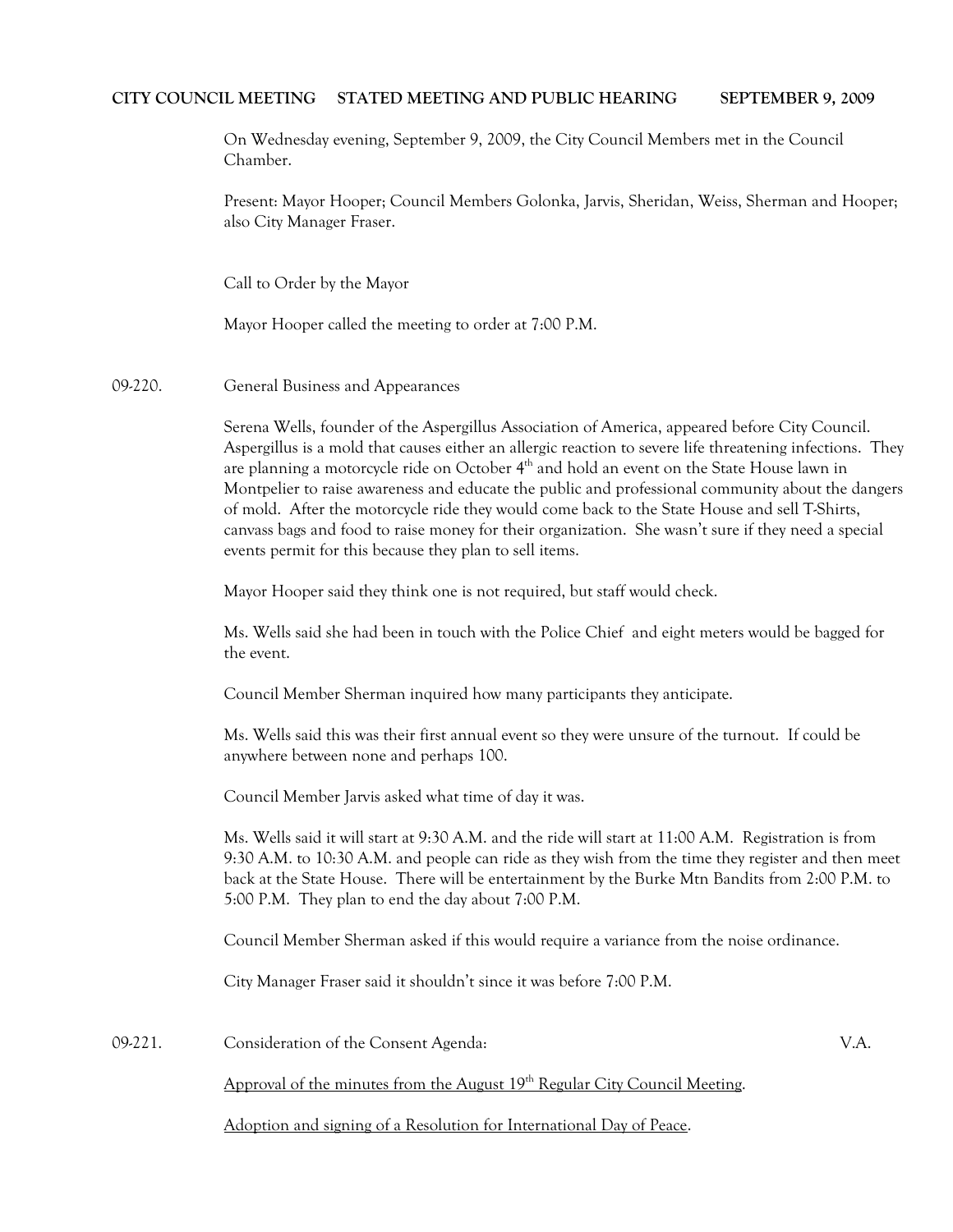Adoption and signing of a Resolution Supporting the Initiative for the Veteran Government Bond, Stamp, and Coin Program.

Ratification of a poll vote taken of City Council Members on Friday, August  $22<sup>nd</sup>$ , for permission to proceed with the awarding of the contract for the Nelson Street Retaining Wall Project to Capitol Earth Moving, Inc. of Barre (in the amount of \$244,188) to expedite the start of this project.

Consideration of a request by the Public Works Department to authorize the City Manager to sign a Cooperative Agreement with VTrans for the Transportation Enhancement Grant to construct the Vine Street Pedestrian Bridge. Endorsing this document is necessary for the ARRA funding for this project. Staff recommends that the City Council authorize the City Manager to sign the agreement on behalf of the City.

Consideration of a request by the Public Works Department to authorize the City Manager to sign a Professional Engineering Services Agreement with DuBois and King, Inc. in the amount of \$51,600 for construction management and inspection services on the Montpelier CSO contract 09-11. Three engineering firms were solicited for proposals, with DuBois and King providing the lowest cost for services. The engineering fees are eligible for the ARRA funding as part of the total project cost.

Consideration of awarding a construction contract to the contractor submitting the lowest and responsive bid for a project entitled "Flood Damage Repairs".

The contract includes two projects; replacement of a damaged culvert & headwall on Terrace Street and extensive pavement roadway repairs of a 320' section of Towne Hill Road. Both project sites involve repair of damages caused in part by the flood event of 2008. The sites are both located on

Federal Aid highways and as such were awarded funding assistance by the Federal Highway Administration (FHWA). However, only partial funding is being provided by FHWA for the Terrace Street culvert due to the pre-existing condition of the failing culvert. Funds from the Public Works operating budget will be used for any uncovered expenses.

Competitive sealed bids were solicited from local area contractors. As a result of the postponement of the bid opening until Friday September 4th, Public Works staff will not complete the award recommendation until after the agenda is printed. The recommendation will be available prior to the meeting.

Recommendation: Award the contract to the contractor submitting the lowest responsive bid as recommended by the Public Works Department. Designate the City Manager to act as the duly authorized agent for all contract-related matters.

Authorization of a Resolution to increase the City's credit card limit from \$8,000 to \$10,000. (Staff has provided Council with a more detailed memo.)

Consideration of becoming the Liquor Control Commission for the purpose of reviewing the following:

Ratification of the issuance of a Catering Permit to Vermont Hospitality Management, Inc., d/b/a New England Culinary Institute, for a Retirement Reception on Thursday, August 27<sup>th</sup>, from 4:30 to 8:00 P.M. at the National Life Guest House.

Applications for Catering Permits from Hyzer Industries, Inc., d/b/a Three Penny Taproom, for a **2009 GROW LOCAL FEST/CONCERT** on Saturday, September 12th, from 11:00 A.M. to 5:00 P.M. on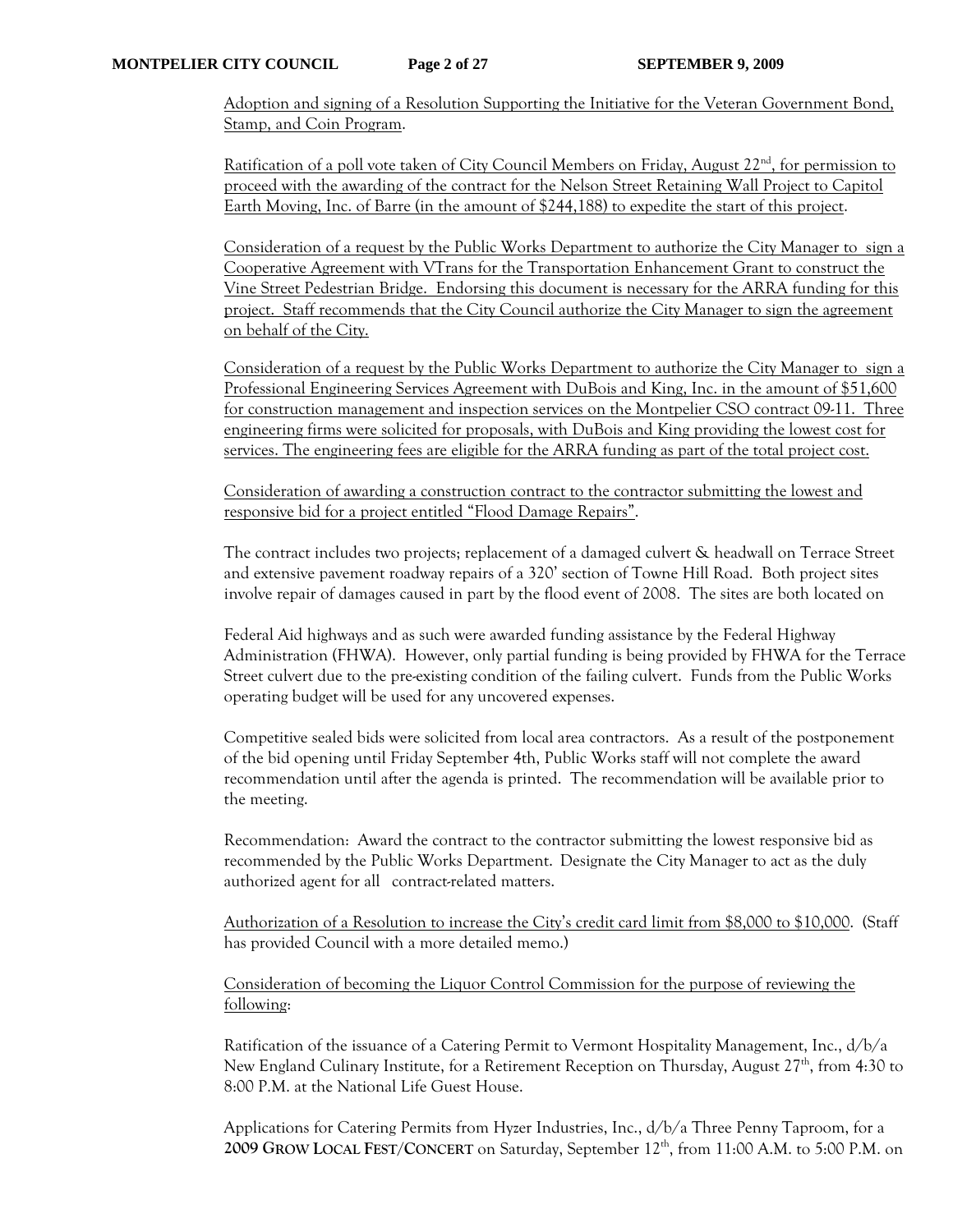the Vermont College Green; and a **MONTPELIER DOWNTOWN MUSIC FEST/FAMILY-FRIENDLY CONCERT** on Saturday, September 19<sup>th</sup>, from 5:00 P.M. to 12:00 A.M. in the vacant lot next to Julio's. (Issuance of the latter Permit is contingent upon Council action taken with Agenda Item #09-224.)

## **Added Item as the Liquor Control Commission**:

Application for an Outside Consumption Permit from Julio's Cantina for the MONTPELIER DOWNTOWN MUSIC FEST/FAMILY-FRIENDLY CONCERT on Saturday, September 19th, from 5:00 P.M. to 12:00 A.M. in the vacant lot next to Julio's. (This is the event being sponsored by Ed DuFresne, on behalf of the Three Penny Taproom.)

### **Additional Item for the Consent Agenda**:

Consideration of accepting the bid submitted by Tenco New England of Barre, Vermont, for the combination Sewer Rodder/Vacuum Truck for the Public Works Department, and to authorize the City Manager to make this purchase in the amount of \$322, 343.

## Approval of payroll and bills:

Payroll Warrant dated August 20, 2009, in the amount of \$137,584.28.

General Fund Warrant dated August 26, 2009, in the amount of \$1,239,031.97 and Community Development Agency Warrant in the amount of \$500.00.

Payroll Warrant dated September 3, 2009, in the amount of \$135,191.97.

Council Member Jarvis said she would like to pull the Resolution regarding the Veteran's Government Bond, Stamp and Coin Program and the two catering permits for the Montpelier Downtown Music Fest/Family-Friendly Concert. She felt the catering permits should be considered after they made a decision on the item on the event. For the record she wanted to disclose that Scott Kerner, who is one of the owners of Three Penny Taproom, is a residential tenant of hers.

Council Member Golonka said he would like to pull the credit card request as well as the sewer/rodder/vacuum truck.

Action on the resolution for International Day of Peace was also removed from the consent agenda.

Motion was made by Council Member Sheridan, seconded by Council Sherman to approve the consent agenda after removal of the requested items. The vote was 6-0, motion carried unanimously.

# 09-221a. Adoption and signing of a Resolution Supporting the Initiative for the Veteran's Government Bond, Stamp and Coin Program.

Council Member Jarvis said she doesn't understand what this is and is hoping for some explanation. She doesn't feel comfortable giving it approval.

Mayor Hooper said they could table it.

Council Member Jarvis said that is what she would suggest.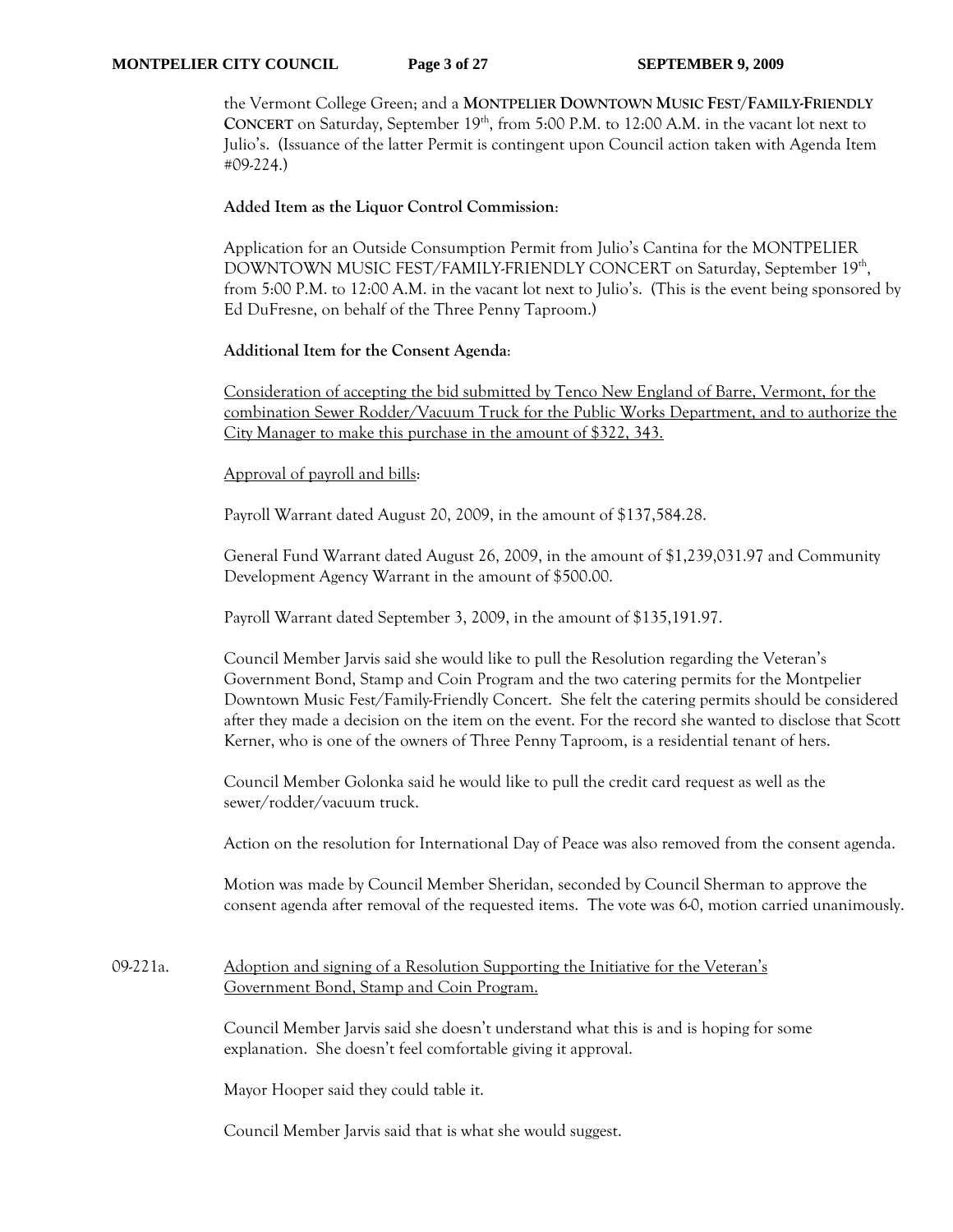Council Member Weiss said he believes at a previous meeting the Mayor politely informed the Council that if she signed the resolution the Council had no jurisdiction in the matter. He is curious why the resolutions were on the agenda.

Motion was made by Council Member Hooper, seconded by Council Member Jarvis to table the resolution. The vote was 6-0, motion carried unanimously.

## 09-221b. Authorization of a Resolution to increase the City's credit card limit from \$8,000 to \$10,000. (Staff has provided Council with a more detailed memo.)

Council Member Golonka said his only concern is it seems low even at \$10,000. That seems to be a small amount. Conversely, we could do some automatic purchases that might get benefits out of the credit card program.

Assistant City Manager Hill said the bank actually suggested a larger amount because we have pretty tight controls over it. It is audited every year.

Finance Director Gallup said the city's purchasing policy is that anything over \$5,000 needs to be approved at above the department level. That is really hard to do with a credit card situation.

Council Member Golonka said for an emergency situation he would think we would want to have more credit available for the City Manager. What did the bank recommend for a city the size of Montpelier?

Assistant City Manager Hill said they recommend increasing it to \$15,000. They would probably increase the Manager's oversight level to the \$10,000 and keep the \$5,000 for the Senior Citizens Center.

Motion was made by Council Member Golonka, seconded by Council Member Jarvis to increase the City's credit card limit to \$15,000. The vote was 6-0, motion carried unanimously.

09-221c. Consideration of accepting the bid submitted by Tenco New England of Barre, Vermont, for the combination Sewer Rodder/Vacuum Truck for the Public Works Department, and to authorize the City Manager to make this purchase in the amount of \$322, 343.

> Council Member Golonka said doesn't like receiving Consent Agenda items of this size at the last minute. A \$300,000 purchase they are receiving on their desks today should never happen. He hasn't had a chance to read any of the bids. This type of equipment is a perfect example of things we could potentially use with our regional committee and buying them in concert with Barre or other towns. Do we need this every single day? This is the type of equipment that we have in our stable of equipment that we are spending \$300,000 and he thinks they could more creatively structure some type of regional equipment purchase. This would be a great starting point for a regional discussion.

Mayor Hooper said this was in our equipment budget.

City Manager Fraser said this was included in the bond we voted on during the summer when we were receiving stimulus money. The only reason they pushed it through tonight was because of the timing and it needs to be all signed off and put through in order for the city to receive the money. They didn't want to do a phone poll for something like this. Considering the source of funding it was his thought they needed to have the discussion about the need for this. Again, this was one of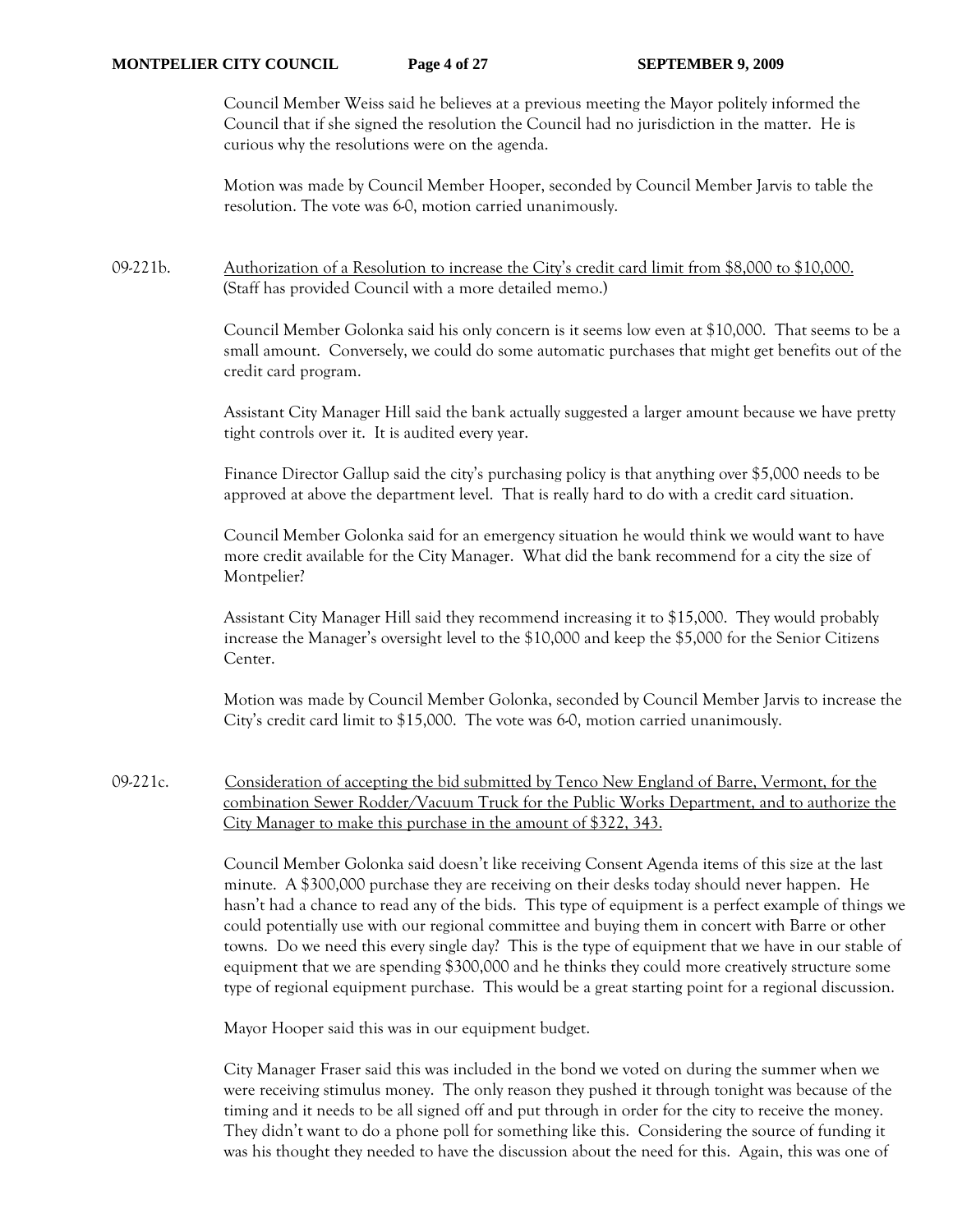the specific items included in the bond issue this summer to basically get the money and turn around and pay it right back.

Council Member Golonka said it is only a 50 percent reimbursement.

City Manager Fraser said we do rent it out to other communities for an hourly rate Barre has its own but we back each other up when the machinery is down. It is used a great deal now that we have the storm water drains to maintain. It used to be strictly for sewer work but now it is cleaning out all of the storm drains.

Finance Director Gallup said they did discuss it during the budget process last year. We have been saving for years for this purchase. It is a great opportunity to use the stimulus money for half. It is a piece of equipment that is out and about all of the time and we are using it more and more for our CSO projects and the new requirements. She doesn't think it is something that sits in the shop or that we would want to share a lot because we use it so much ourselves.

City Manager Fraser said the city has an hourly rental rate that we charge to Berlin or anywhere else in the state. Again, when we look at the region and how many places have storm drains and sewer systems probably the biggest is Barre.

Council Member Golonka said this brings up his first concern. If the Council had received this on Friday he could have contested it. If something can't make it on the agenda by Friday it shouldn't be on the agenda unless it is an emergency.

City Manager Fraser said it certainly isn't an emergency as far as the equipment is concerned, but it was an issue in terms of the timing and funding. It was an item that we had held a Special City Meeting for. The bids came in yesterday.

Council Member Sheridan told Council Member Golonka they had discussed this a lot.

Council Member Golonka said he would like to discuss sharing arrangements with other communities more and he didn't want to see it on his desk tonight.

Council Member Weiss said at their meeting in August it was stated we needed to sign an application to receive federal stimulus money. The question is, what do we know about the federal money?

Finance Director Gallup said the city needed a little bit of an extension. The paperwork on the stimulus projects are kind of a bumpy road. This is something that is on track but it is important we stay moving with it. It takes 180 days to receive it.

Council Member Golonka inquired what the city is doing with its old vactor. Are we trading it in or selling it?

City Manager Fraser said they will probably sell it.

Motion was made by Council Member Sheridan, seconded by Council Member Sherman to accept the bid submitted by Tenco New England of Barre, Vermont, for the combination Sewer Rodder/Vacuum Truck in the amount of \$322,343 and authorize the city manager to make the purchase. The vote was 6-0, motion carried unanimously.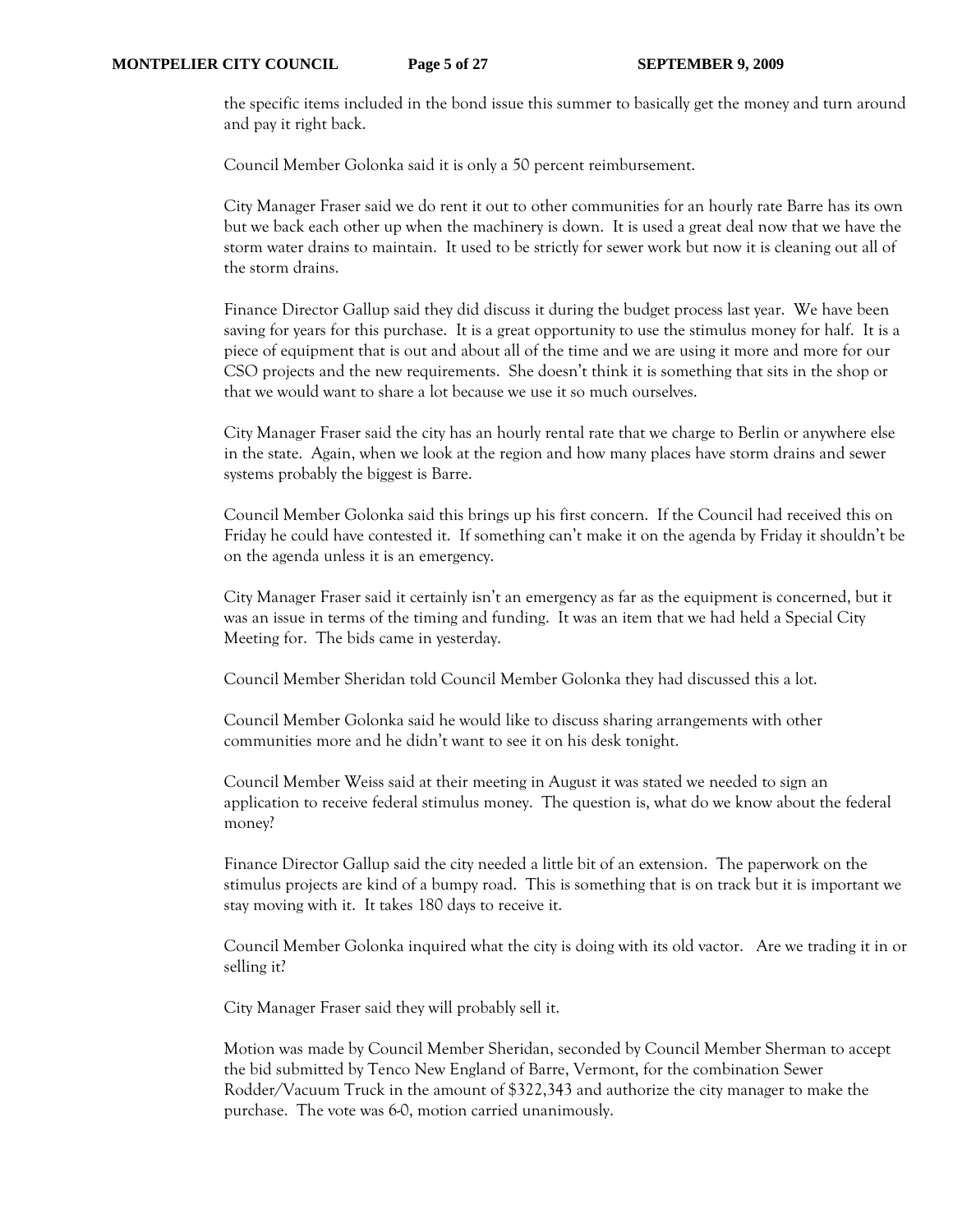#### **MONTPELIER CITY COUNCIL Page 6 of 27 SEPTEMBER 9, 2009**

09-222. Appointment to the Design Review Committee. V.A.

Both Alternate seats have been vacant for some time; Steven Burkholder, of 24 North Street, recently submitted a letter and resume, requesting that he be appointed to fill one of these vacancies.

Recommendation: Meet the new candidate; possible Executive Session to discuss; appointment as Alternate for a 3-year term.

Mayor Hooper said the city has recently received a letter of interest from Steve Burkholder, who is one of her new neighbors.

Steven Burkholder said he is a long time resident of East Montpelier but has recently moved down to North Street and owns the building on the corner of Main and North Street. He has been a long time plumbing and heating technician and had his own business in the area for quite a number of years. He is now employed with Lawrence Energy out of Morrisville. He thinks he can bring some insight to the board from the cellar up from all of the plumbing and heating aspects and his years in the trades. He has sat on different boards in the plumbing world. He served on the state licensing board for four years. He is anxious to be part of the public process and respectfully asks the Council to consider him for this role.

Motion was made by Council Member Sheridan, seconded by Council Member Sherman to appoint Steven Burkholder as an alternate to the Design Review Committee for a three year term. The vote was 6-0, motion carried unanimously.

09-223. Consideration of appointments to Montpelier's Planning Commission. V.A.

Karen Vogan has recently resigned; Missa Aloisi had applied for one of the openings that were filled at the Council's August 19<sup>th</sup>, meeting (but had not yet moved into Montpelier) so she was told she was in line for the next vacancy.

Anne Campbell has been ill but notified staff that she is feeling better and ready to seek reappointment.

Staff did place an ad for "up to two vacancies", as well as the two Ex-officio Youth Members, which Council hopes to fill at their September  $23<sup>rd</sup>$  meeting.

Recommendation: Appoint Missa Aloisi to fill Karen's unexpired 2-year term until July, 2010; reappoint Anne Campbell to another 2-year term; and possibly enter into an Executive Session in accordance with Title I, Section 313, Subsection (a) for the purpose of discussing Planning Commission terms in general.

Motion was made by Council Member Sheridan, seconded by Council Member Sherman to appoint Missa Aloisi to fill Karen's unexpired term and reappoint Anne Campbell to another 2 year term.on the Montpelier Planning Commission.

Mayor Hooper said a letter of interest had been received from Linda Sutter.

Council Member Jarvis said Linda Sutter was her mother and she is very interested but was withdrawing her application at this time. She will put her name forward again in the future.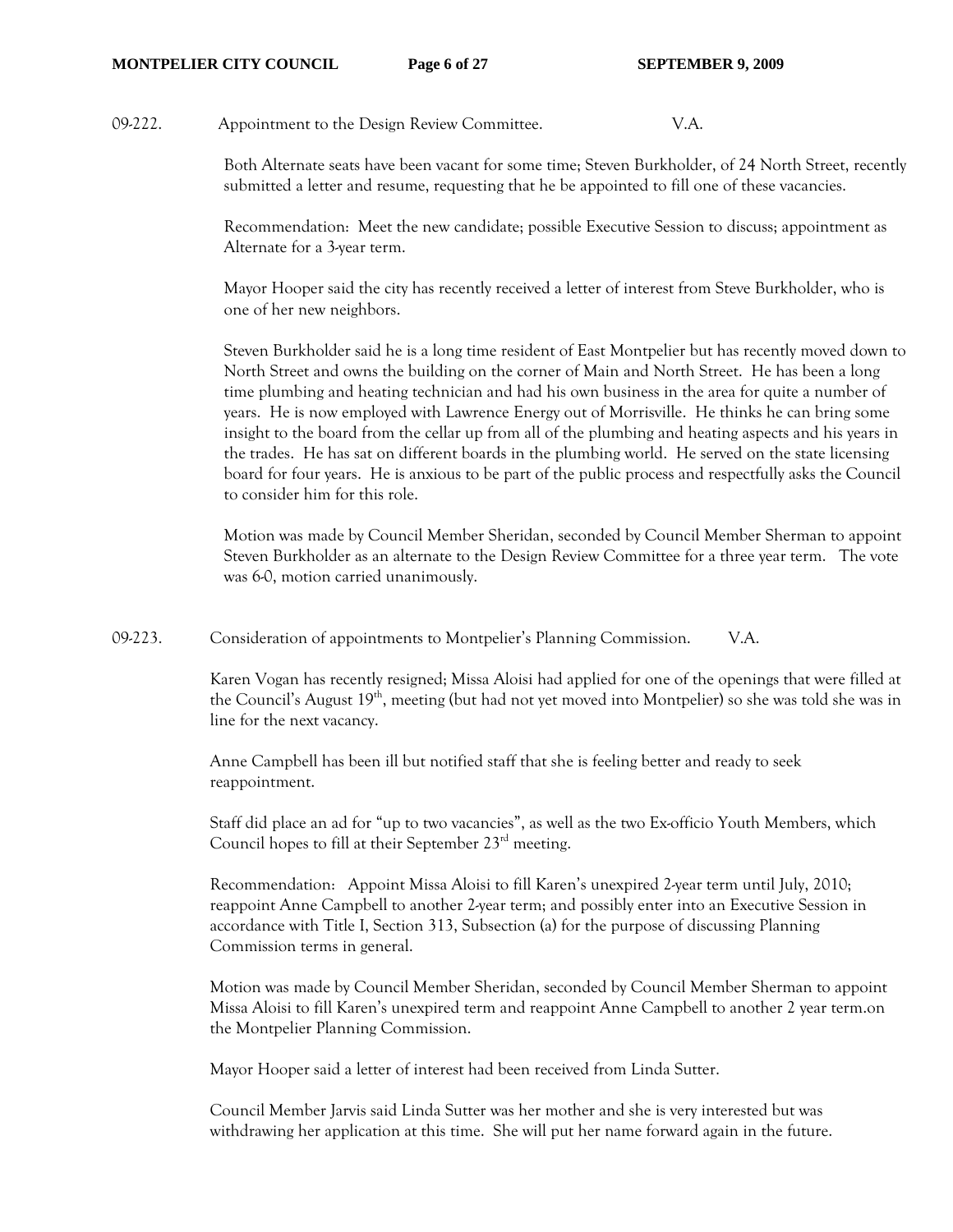#### **MONTPELIER CITY COUNCIL Page 7 of 27 SEPTEMBER 9, 2009**

Mayor Hooper called for a vote on the motion. The vote was 6-0, motion carried unanimously.

Mayor Hooper said one of the other questions associated with the Planning Commission is the Council's desire with regard to attendance. She wants to know what the Council wants communicated to the Planning Commission Members in terms of the Council's expectations of their attendance at meetings.

Council Member Sheridan said he would like to see from any board member at least 75 percent attendance, maybe 80 percent. Otherwise he didn't see them as a functioning effective member of the board and they also create quorum issues.

Council Member Weiss said this is mission impossible. If we are going to have a policy it has to apply to every board and commission equally and fairly. He really doesn't think they want to pursue what the exceptions are without having a draft of some statement before us so they can look at what the conditions are that would enable a person to miss a meeting.

Council Member Sherman said she thinks Jim's proposal of 75 percent on attendance record is appropriate because these committees need to get their business done. If someone notifies the Chairman in advance that they are going to be absent that is different than a no show. When you aren't there really puts a burden on everyone else.

Council Member Jarvis said she would suggest they take a different approach which is to let committees and chair people know that the Council wants to hear from them if they are having attendance issues or issues of quorum.

Council Member Golonka said for governing policy there should be something across the board for all of the committees. We should have something that says if they miss a certain number of meetings in a row we take it as an automatic resignation. That should be part of the policy if we have something in writing. There should be something in writing that would apply to all committees.

Mayor Hooper said there are different types of committees on two levels. There is the Planning Commission and the Development Review Board which issue decisions or make decisions on behalf of the community. Then, there are a number of other committees that are advisory and we may want to consider them somewhat differently. We will develop something for the Council's consideration. She is also going to share what has been expressed here with the Chairs of the committees so they will be aware going forward that there will be an expectation and that should be communicated to the members of the boards. She will make it clear there will be a formal policy, but we should give folks notice that this is an issue.

09-224. Consideration of a request from Ed DuFresne, on behalf of the 3 Penny Taproom, for permission to relocate their event, **MONTPELIER DOWNTOWN MUSIC FEST/FAMILY-FRIENDLY**  CONCERT, scheduled for Saturday, September 19<sup>th</sup>, from Langdon Street to the 60 State Street parking lot. V.A.

> Mr. DuFresne has been working with City staff; in an e-mail from the City Manager, he was reminded that he should be prepared to address the issues of trash, security, emergency access, notice to area residents and businesses, insurance, etc.

> Mr. DuFresne was also asked to make sure that Catering and Outdoor Consumption Permits, as well as any applicable Vending Licenses, had been applied for; to reaffirm that the Noise Ordinance variance had been addressed since the event is being moved to a different location; and that permission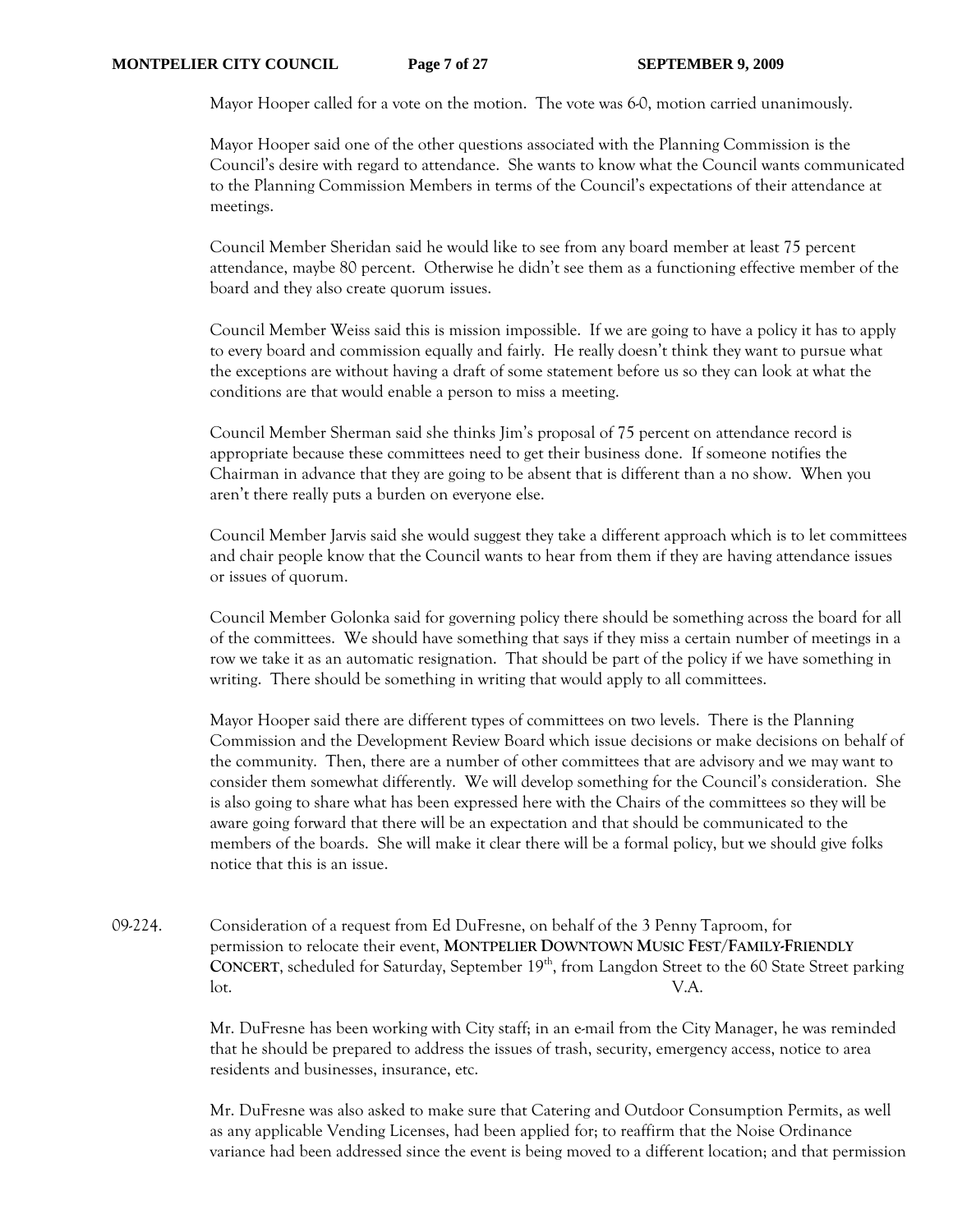to close and use the parking lot from 1:00 P.M. on had been obtained.

Recommendation: Opportunity to discuss this proposed event with Mr. DuFresne and staff; approval.

Council Member Weiss asked the City Manager at what point does the Council have to revert back to being the Liquor Commission.

City Manager Fraser said based on their pending application and whether the event was going forward, then the Council would have to act as the Liquor Commission.

Ed DuFresne said as he stated at the last meeting to the Council that if anyone on Langdon Street was unhappy with the plans or had significant opposition to the event that they would move the location to the Farmer's Market Parking Lot at 60 State Street. There was a party that had significant opposition so they have made the arrangements to do the event in the lot at 60 State Street pending the Council's approval.

City Manager Fraser reminded the Council that they did approve the waiver of the noise variance at the last meeting and street closure. They do not need the street closure now. There was another meeting with Ed Dufresne with the Police Chief and Public Works Director to discuss the issues.

Motion was made by Council Member Sheridan, seconded by Council Member Hooper to move the approval of the Montpelier Downtown Music Fest/Family-Friendly Concert to the 60 State Street location.

Council Member Sherman said she is going to vote in favor of it. It was an important event for downtown. Just a cautionary note – outside music is loud. People do enjoy it, but there are some people who by midnight are not pleased to have loud music.

Mr. DuFresne said he took a look at the long time weather forecast today and it doesn't look pretty. It was predicted to rain for that Saturday. In discussions with John Mayfield and Scott Kerner they came to the conclusion that with the time window they have setting up a large tent in that parking lot is going to be logistically impossible. If the Farmer's Market wasn't there and they had all day, it wouldn't be a big deal. Unfortunately, they came to the decision that in the case of significant rainfall they will have to cancel the event. There is no way to pull it off in the rain with electrical equipment, etc. They are going to make that call on Wednesday at the end of the day based on the forecast. Their other idea would be rain date the next weekend, September  $26<sup>th</sup>$ , but they figured they would have to go through the approval process all over again.

Mayor Hooper said they could give them a rain date.

Mr. DuFresne said if they could request a rain date for the following weekend that would be great.

A rain date of September 26, 2009 was added to the motion.

Mayor Hooper called for a vote on the motion. The vote was 6-0, motion carried unanimously.

Mayor Hooper said they now have to become the Liquor Control Commission to consider the following application for an outside consumption permit and a catering permit with a rain date of September 26, 2009.

Applications for Catering Permits from Hyzer Industries, Inc., d/b/a Three Penny Taproom, for the **MONTPELIER DOWNTOWN MUSIC FEST/FAMILY-FRIENDLY CONCERT** on Saturday, September 19<sup>th</sup>,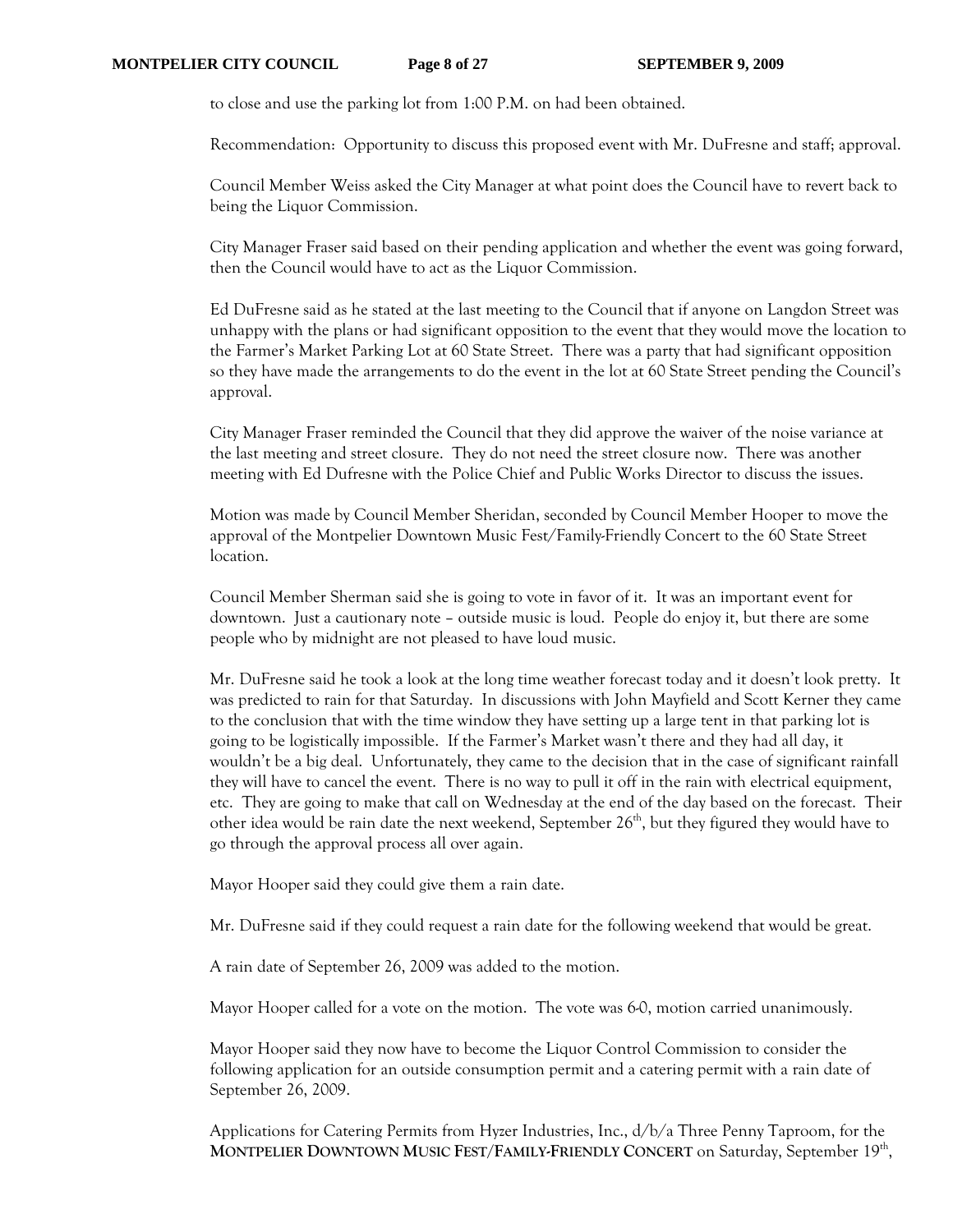from 5:00 P.M. to 12:00 A.M. in the vacant lot next to Julio's. (Issuance of the latter Permit is contingent upon Council action taken with Agenda Item #09-224.)

Application for an Outside Consumption Permit from Julio's Cantina for the MONTPELIER DOWNTOWN MUSIC FEST/FAMILY-FRIENDLY CONCERT on Saturday, September 19th, from 5:00 P.M. to 12:00 A.M. in the vacant lot next to Julio's. (This is the event being sponsored by Ed DuFresne, on behalf of the Three Penny Taproom.)

Motion was made by Council Member Weiss, seconded by Council Member Sheridan, as the Montpelier Liquor Control Commission to approve the catering permit request received from Three Penny Taproom and an outside consumption permit received from Julio's Cantina for the Montpelier Downtown Music Fest/Family Friendly Concert on Saturday, September 19th, with a rain date of Saturday, September 26, 2009. The vote was 6-0, motion carried unanimously.

09-225. Update regarding the Montpelier Energy Team. V.A.

Committee Member Barry McPhee will be in attendance to inform the Council of his plans to reconvene the Montpelier Energy Team (MET) within the next couple of months.

Mr. McPhee will describe the re-organization for MET … and why; he will also explain which areas will be prioritized … which will be sidelined … and why.

He will also provide a brief run-through of specific projects planned.

Recommendation: Receive update from Barry McPhee; opportunity for discussion and questions; possible direction to the Montpelier Energy Team and/or staff.

Mr. McPhee said coming before the City Council was part of the process he was going through in reconvening the Montpelier Energy Team. About a year ago he was asked to take over as Coordinator and he found that most efforts listed on the city web site didn't exist any longer. That allowed him to have some time without a team to think about how to start it up again so it would sustain itself. The initial reconvening of the Montpelier Energy Team will be a more project based group than focus area based groups so we don't give people an area to manage that would require resources, authority, communication channels, etc. they don't really have. He has put together a list of initial projects he thinks would be attractable and within peoples' abilities to begin and end. The first one would be tallying Montpelier's current energy efficiency status totaling up current numbers and then using the method put together to do that and continue that on an ongoing basis. How many structures in this town have had energy audits? How many have had the follow up weatherization? How many fuel switches to non-fossil fuel have happened? For all of these, what portion of the city of Montpelier does that comprise? What transportation measures have been put into effect and what's the affect of that on our energy use?

A second project would be establishing a home fuel usage calculator service to all and distributing a home fuel usage calculator to each home or small business, assisting them in filling it out and get to a number that tells them if they are in the zone for energy efficiency or are they a little bit away from it, or are they far away from it. They should also work through weatherization contractors to have them call their customers and do a fuel usage calculation at the time of the weatherization work, and then again a year later. The idea is to establish an initial benchmark, and then a year later for structures that have been weatherized what has been the difference.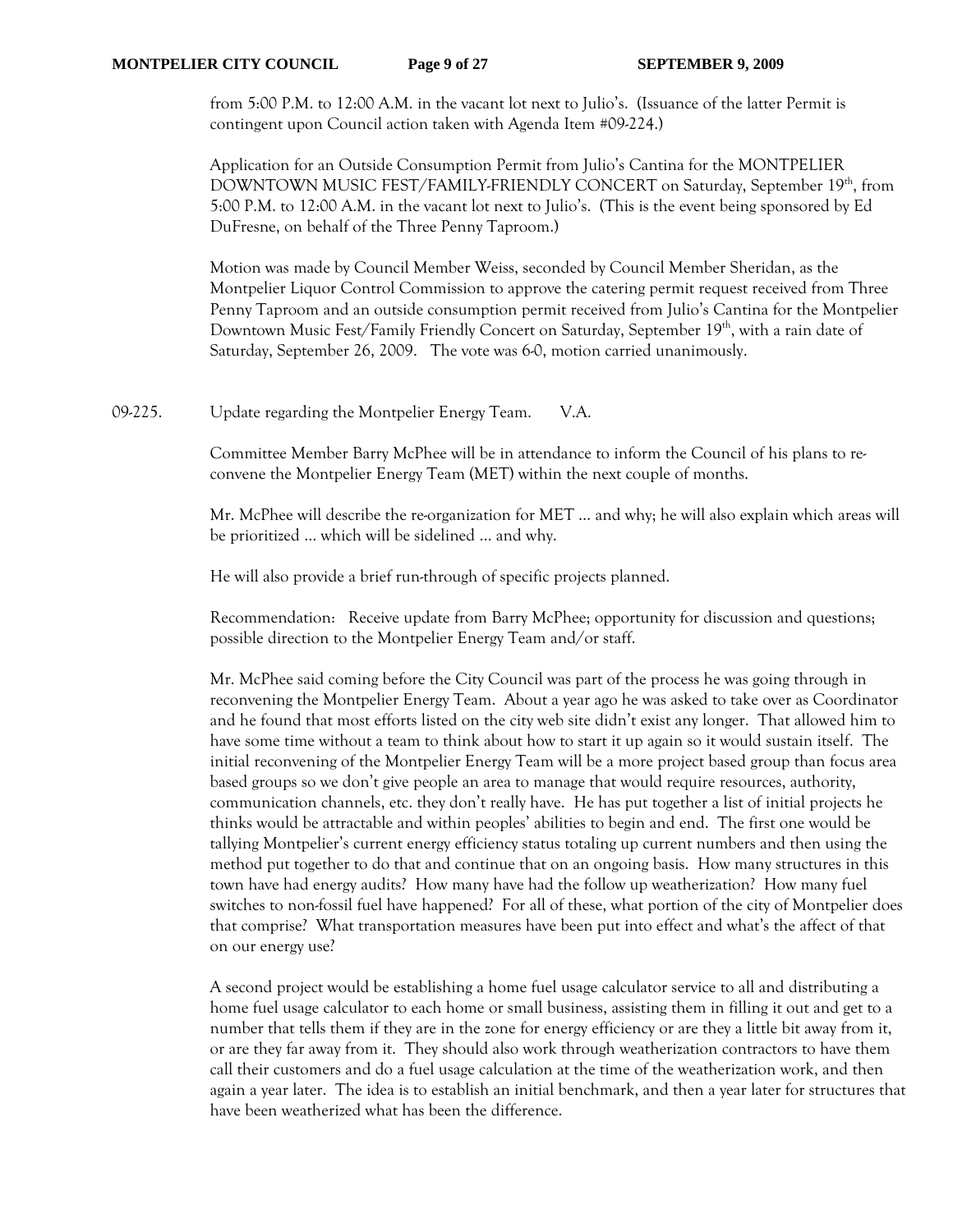Another project would be putting together and distributing a weatherization do it yourself kit and training of neighborhood do it yourself captains. Another one would be somebody investigating cooperative pickup truck ownership. What is it that is required to legally have a pickup truck that is co-owned by a group of neighbors around town. These are some of the initial projects he will be looking for people to take on at a reconvened meeting he is going to try and schedule between now and October 15<sup>th</sup>.

All of these projects will begin with a check in with city departments as to whether similar work is already underway or completed. After the initial convened meeting there will be monthly meetings. They will get into a regular practice of disseminating the results, benefits and resources yielded by projects in the neighborhoods.

As far as resources are concerned, initially this is all volunteer. He is trying to put this together so that it sustains itself with volunteers only. There will be occasional small expenses that their current budget can handle. There will be no request for city resources. Initially, there will be no requests for city spaces for meetings, and that may change. They will begin grant applications quickly once they have a team and a set of projects. There will be a list of the projects at the meeting to be brainstormed. There shouldn't be any call for city resources initially. A little further down the line in the future he can't tell whether a request for city money for city resources will happen. The projects they are working on should pay for themselves. They should yield savings and be a plus for the city.

The matter of compensation for the person in the coordinator's position should happen at some point in the future if we want to gain some constancy here. He doesn't know if that will involve a request for city money. We want the Montpelier Energy Team on a good footing and the team regularly seeking grant monies, and hopefully whoever the person is coordinating the team is getting some compensation through grant monies received.

This was initially his plan to reconvene the Montpelier Energy Team.

Mayor Hooper she said she thinks he sold himself and some of the other members of the Energy Team a little short because a lot of work has been done with weatherization as well as the District Energy Team has been the core of the reason why we made an application for a \$10,000,000 Energy Grant.

Mr. McPhee said the District Energy Team was sort of a separate entity unto itself.

Council Member Weiss said Mr. McPhee talks about reconvening. What was the reason why the original committee did not continue?

Mr. McPhee said he finds if people are given entire focus areas to lead volunteers who already tend to be an already busy person just cannot keep up and loose interest. Bringing us down to a specific project would initially help. We need to get this team operating.

Council Member Weiss said his second question relates to grant applications. In whose name will the grant applications be submitted?

Mr. McPhee said the Montpelier Energy Team. Grant applications he has been involved in up until now that is simply what they have said.

Mayor Hooper said she suspects it would depend upon who the applicant is. There may be times when the Montpelier Energy Team might want to partner with the city or other entities. Of course, if they were partnering with the city it would run through the normal process within the city to make sure there is proper oversight.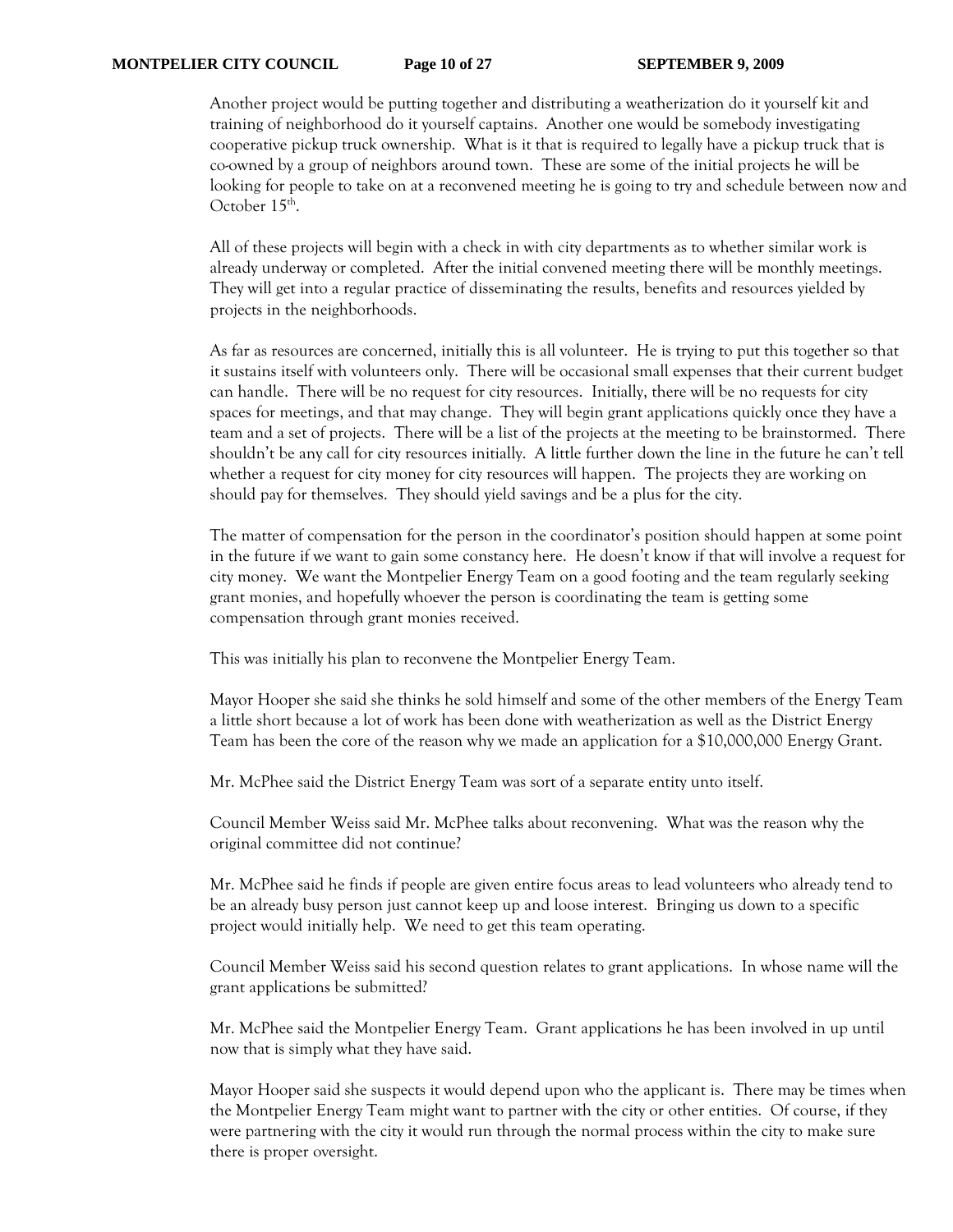Council Member Weiss asked if there was an implication that this group on its own can submit applications for funding using the name of Montpelier Energy Team which conotates it belongs to the city.

Mr. McPhee said they do have the arrangement with the Green Mountain Institute for Environmental Democracy who is the fiscal agent for the Montpelier Energy Team. That basically makes them an organization that is qualified to receive grant money independent of the city.

Council Member Sherman said she wanted to thank Barry for his work. The Council has seen drafts of the Energy Plan. He has made a huge contribution and the Energy Team which is vitally important to our future.

09-224. Presentation of Bill Doelger's draft plan outlining the possibilities for a new community center in Montpelier. V.A.

> Committee Member Bill Doelger will present the first draft of his plan, along with a list of possible sites; the goal is to find innovative ways to meet future needs with minimal impact on taxpayers in Montpelier and surrounding towns.

> Quoted from a recent press release, **"This effort is part of a two track approach for determining the future of the Montpelier Senior Center. The first track will develop a plan based upon the work of a real estate consultant who will recommend the best use of 58 Barre Street and possibly other structures that may be studied. A Community Development Block Grant application is about to be submitted for this purpose. If awarded, the grant funds would be available as early as January, 2010. The other track is consideration of a community center that would offer many services including multigenerational recreation in an energy efficient building with adequate parking. If successful, this would include funds for a new Montpelier Senior Activity Center."**

Mr. Doelger's proposal will also include a request to use funds from the Senior Citizens Endowment Fund to further this proposal, including the hiring of a professional fundraising consultant.

Surrounding communities were invited to attend a meeting held at the Central Vermont Chamber of Commerce meeting room on July  $22^{nd}$ . As a result of this meeting, Mr. Doelger has prepared his proposal.

Recommendation: Presentation from Bill Doelger; opportunity for discussion; direction to staff.

Bill Doelger said the concept, the budget and site are presented to initiate a process. We need to determine how much donor money may be available and how donors might like to see the project altered. If not \$10 million, maybe perspective donors would give \$5 million or \$2 million. A \$10 million concept may not be possible. Like other taxpayers in the city, he would like to know how much could be donated and ask that question as a sensible start for a large project and a large sum.

Mayor Hooper said Senator Ann Cummings and one of the Planning Committee Members Mary Leahy were also present.

Mr. Doelger said Senator Ann Cummings has volunteered to be Chair of the Steering Committee for this effort and Mary Leahy has been one of his most ardent supporters and has attended many planning committee meetings.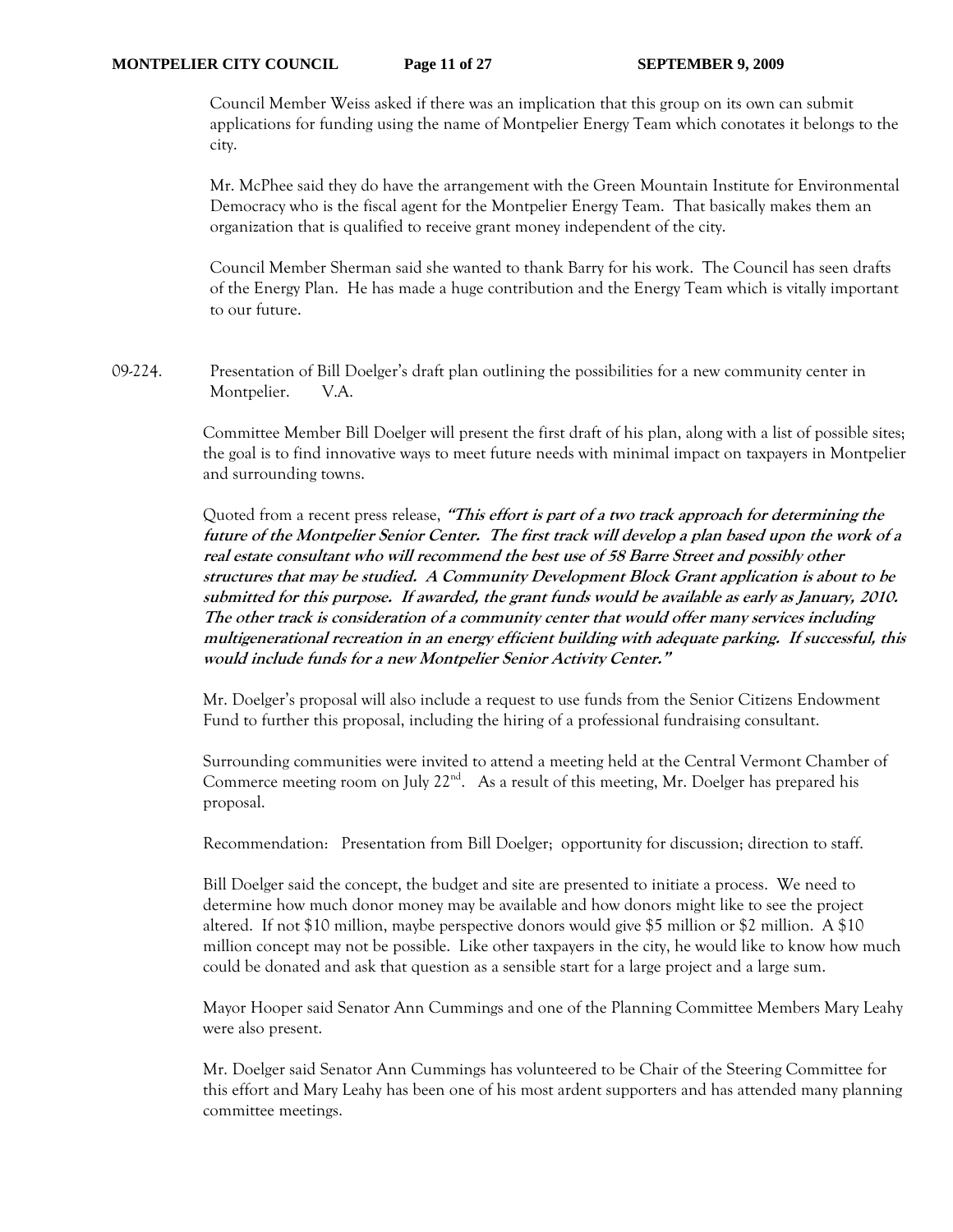Mr. Doelger is merely for consensual use to present before prospective donors as a talking point as to something they might donate to as is the concept of a community center itself. The site he is requesting and concept he is presenting are being used to present to prospective donors to see if they would give money for this project, and if not how would they alter the project so they would give money. Then, how many dollars would they give?

Mayor Hooper said there are a number of folks attending who are interested in that. She is going to try to summarize where we are and what he is asking the Council to consider. The Council has asked Mr. Doelger and others at the Montpelier Senior Center to consider what the future of the Senior Citizens Activity Center could be. There have been a number of community forums and discussions about what our wants and needs are and a number of different ideas have been presented. She believes that the majority of the members of the Montpelier Senior Citizens Activity Center would like to remain at the current site as a Senior Citizens Activity Center with the focus on the programming that is currently happening there. She is sure there would be a desire to expand the programming. What Mr. Doelger's specific proposal addresses is a much broader community need which has been expressed by a number of people over the years in terms of having a center for activities that addresses all ages and a variety of groups of people who would come together to use a community center and not one that is not just focused on a specific age group nor particular sorts of activities. That's one issue.

Another issue is the physical location of the activities, be it a Senior Center or Community Center. The City Council is considering essentially the highest and best use of 58 Barre Street. A portion of that could be the Senior Citizens Activity Center. She is assuming that all of the other activities that would be encompassing a Community Center idea probably could not be accommodated successfully at the Senior Center at 58 Barre Street. Thus, Mr. Doelger's proposal, which doesn't come from the Montpelier Senior Citizens Activity Center, is to consider the development of a property that the City of Montpelier owns which is known as Blanchard Park which is immediately behind the police station and bounded by East State Street and other streets coming off Barre Street. He is suggesting that doesn't necessarily have to be the location but just floating that as an idea for where it could be built.

Mr. Doelger said if he is approaching a prospective donor he needs a good site and a good concept, large enough that they can wrap their mind around it and consider giving money for it.

Mayor Hooper said what he is specifically asking the Council for this evening is for the authorization to engage a consultant who would begin the process of figuring out how to determine the capacity within the community to support a project on the order of this size. What is the capacity within the broad Central Vermont community to support a center?

Mr. Doelger added perhaps beyond Central Vermont. There might be foundations that might consider this. This proposal is basically about the money.

Council Member Jarvis inquired if it was endowment money.

Mr. Doelger replied no. That's another question. When he says it is about the money, it's about the \$10 million he is talking about. They want to find out how much money prospective donors might consider giving to the City of Montpelier.

Council Member Jarvis said in terms of the authority to hire a consultant…

Mr. Doelger said that is for the Council to decide. The Senior Citizens Center Advisory Board doesn't want the money spent on a multi-generational center. After studying this for over four years his belief is that a larger project might attract more money and be more fundable than just a senior center.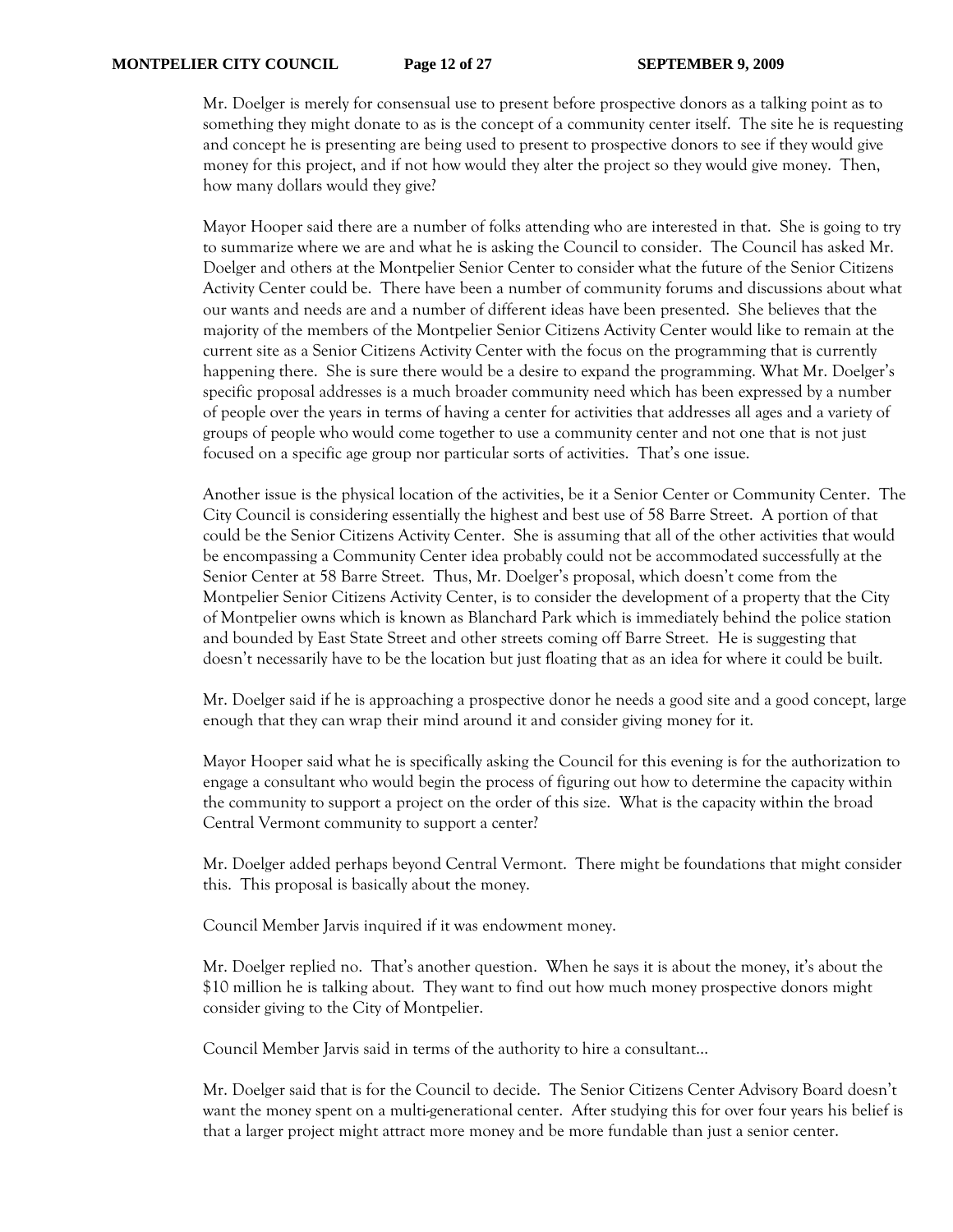Mayor Hooper said the request is to hire somebody to figure out if we could raise enough money within the community. They are suggesting a budget of \$21,700. One of the questions in front of the Council is going to be, where should that money come from? Our Advisory Group at the Senior Center has suggested that it should not come from the endowment. If it doesn't come from the endowment she presumes it would be either funded privately or come from the city's general fund dollars. Bill would like the Council's support in pursuing this proposal.

Mr. Doelger said it is quite possible that the people who Cynthia Graham talks to may want to rehabilitate the two existing sites that Garth will be working on in the coming months if he gets the grant. Certainly, a lot of money is going to have to be spent to rehabilitate it. Part of what is going on here is they are trying to figure out how much money might be donated to the city for whatever purpose to solve the future needs of the Senior Center. He is starting with a huge amount of money, and they may have to work down from there but he can't go up.

Council Member Weiss said the Mayor asked if there was any guidance. His guidance is very simple. This is a proposal which is not supported by the Montpelier Senior Citizens. The Montpelier Senior Citizens are a part of the city. Therefore, this becomes an independent activity. If anybody independent wants to go ahead and raise \$21,000 to do a lot of other things that is outside the jurisdiction of the Council. He cannot support appropriating any money for this endeavor at this time. Equal to that he certainly could not support indicating to anybody that the City would be willing to allow any of the city owned property to be used for construction of this project. Raising money requires a lot of legal and financial support, and he doesn't see it in this proposal at this time.

Mr. Doelger said he has had Christine Graham look at this and another national nonprofit consultant look at it, and they both thought it was a good proposal. When you do the initial fundraising feasibility the prospective donor knows you aren't coming to them with a full blown proposal because you aren't asking for money. Is this a project that at some point in the future they would give money to? This would be the first step in determining whether a prospective donor would even consider giving money for this. They aren't asking for money. He would agree that it takes an enormous amount of more work to get to that point. It would be pointless to go to all of that effort if there is no indication that a prospective donor would even consider it.

Council Member Golonka said he has a couple of concerns. He would reiterate some of the things Alan said. One of the problems he has is with the issue of regionalization and the issue of a community center. Why should Montpelier take the lead on this when we have no indication from any other outside community that they are going to put a dollar into this program? Suddenly, we have this big regional center that is a \$10 million facility that requires upkeep and maintenance that suddenly falls on the City of Montpelier's budget. Without that initial support from outside communities he doesn't see how we can go after a project of this nature at this point. He isn't saying it is a bad idea. He sees the Library all over again in a different capacity where you get a token donation from Berlin and they call that a contributing member and the city is paying \$200,000. He just doesn't see the equity in that. The second concern with regards to taking money out of the endowment fund is that the city is fiduciaries of that. If the Council were to authorize any more distributions out of that fund that's irresponsible in terms of managing endowment funds. He doesn't think there are any available at this point, and that would be his recommendation to the Council. Until next year they have already expended over 5 percent of the endowment fund, so come back in July and they can talk about what projects they can take out of that fund. If you start taking out 10 and 20 percent of an endowment fund, pretty soon you have nothing, and he doesn't want to see that happen as a fiduciary of that fund. If he can get the support from outside communities perhaps they could have a bigger discussion of this.

Mary Leahy said she has been associated over the past year with the efforts of this group to move ahead and it has been remarkable to see the volunteer effort to do it. What direction should they take while at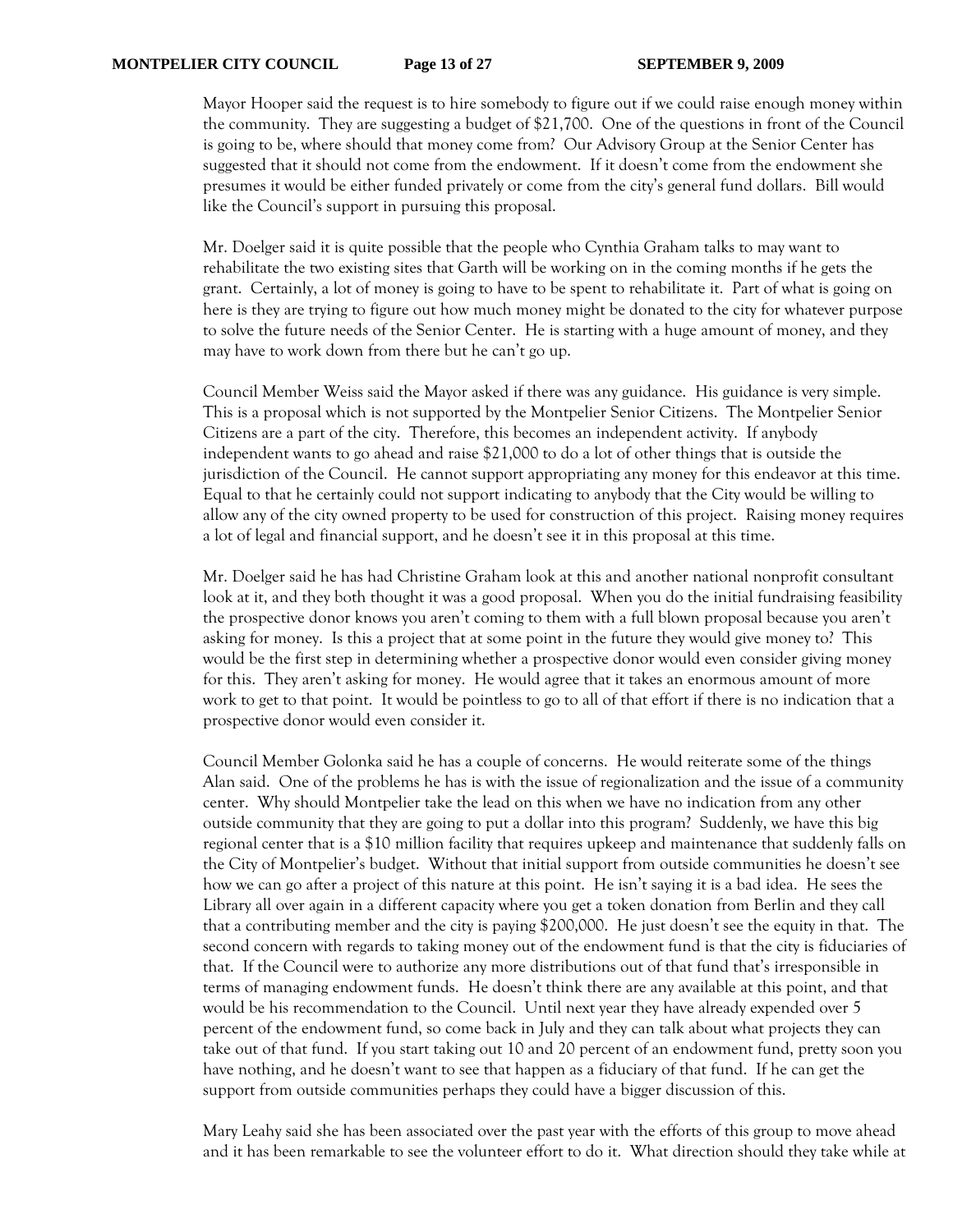the same time keeping a lively wonderful facility going? It's the spirit and programming there that is so outstanding. She feels very strongly at this point that the value of investing a relatively small amount of money into a feasibility study to frame the questions that will extract the best indications of what the support is out there. They wonder about the support of the surrounding towns and they wonder about the potential support from individuals to contribute to this. It really takes the help of a professional to frame the questions to direct the search for those answers. She doesn't always believe in feasibility studies, but in this case she really does. The volunteer effort here has been expended way beyond what anybody should expect. Now some professional help to get the answers to the questions that perpetually come up in all of the meetings and forums she has attended would be helpful.

Mr. Doelger said if the Library didn't exist would they consider building it.

Council Member Golonka said it came from a donation and a bequest and not the city expending monies. There is a huge difference. They have a \$5 million endowment that supports that.

Mr. Doelger said part of the fundraising effort would have to be endowment. Whatever facility they build would have to be done with donated dollars. That is why he is going through this whole exercise.

Council Member Sheridan said as long as he sits on the Council he will never support anything being built on Blanchard Park. He calls it "squirrel park." It's one of the few spots in the center of town that still has some trees that you can still get to with a short walk. It could be set up there to have some nice views with a little clearing. He believed it was given to the city to be more of a park and a public space rather than any kind of a building which makes people feel they aren't a part of it if they don't pay their dues. To remove half a hillside of clay and threaten City Hall, the Police Station, First In Fitness and the street he can't ever support anything being built up there. The feedback he has received from people on this is that people can't even believe it is being considered for that area. They are actually hurting the Senior Center they love by pushing for that area because it is turning people off. Secondly, if the money they are requesting is for a multi-use facility, why is the Senior Center being asked to put up all of the money for the study? If other people are going to be part of this, then why aren't they putting up some of the money for the feasibility study? They want it all to fall on the Senior Center so there is no risk for them. It was made clear at the board meeting that the seniors want the foundation money for the seniors. It was donated to the Senior Center to be used for the Senior Center. If a certain percentage of this building is going to be for the Senior Center that is the percentage they should be asking for, and whoever else the rest is for they should find another way to fund it. It should not all fall on one partner in a multi-partner effort to fund something that may never happen.

Council Member Sheridan said he read the article in *The Bridge* that talked about the Friends of the Senior Center it hasn't been established yet. He doesn't know if they were given the incorrect information or assumed that on their own, but now there are people thinking that this group is established and it's not even in existence yet.

Mr. Doelger said if they read the document he submitted to the City Council the Friends of Montpelier aren't included in it. The principal tenant of the multi generational proposed concept would be the Senior Center with about 14,000 square feet.

Council Member Sheridan said that still leaves 26,000 square feet empty.

Council Member Sherman said there might be a range of options. It sounds like there are a lot of differing views and as they do some sort of study or survey it should include two or three plans. They should also look at working on 58 Barre Street and something else. What do the seniors of Montpelier really want in the future and what are they willing to commit to? It sounds like it isn't one plan and everybody is not in agreement.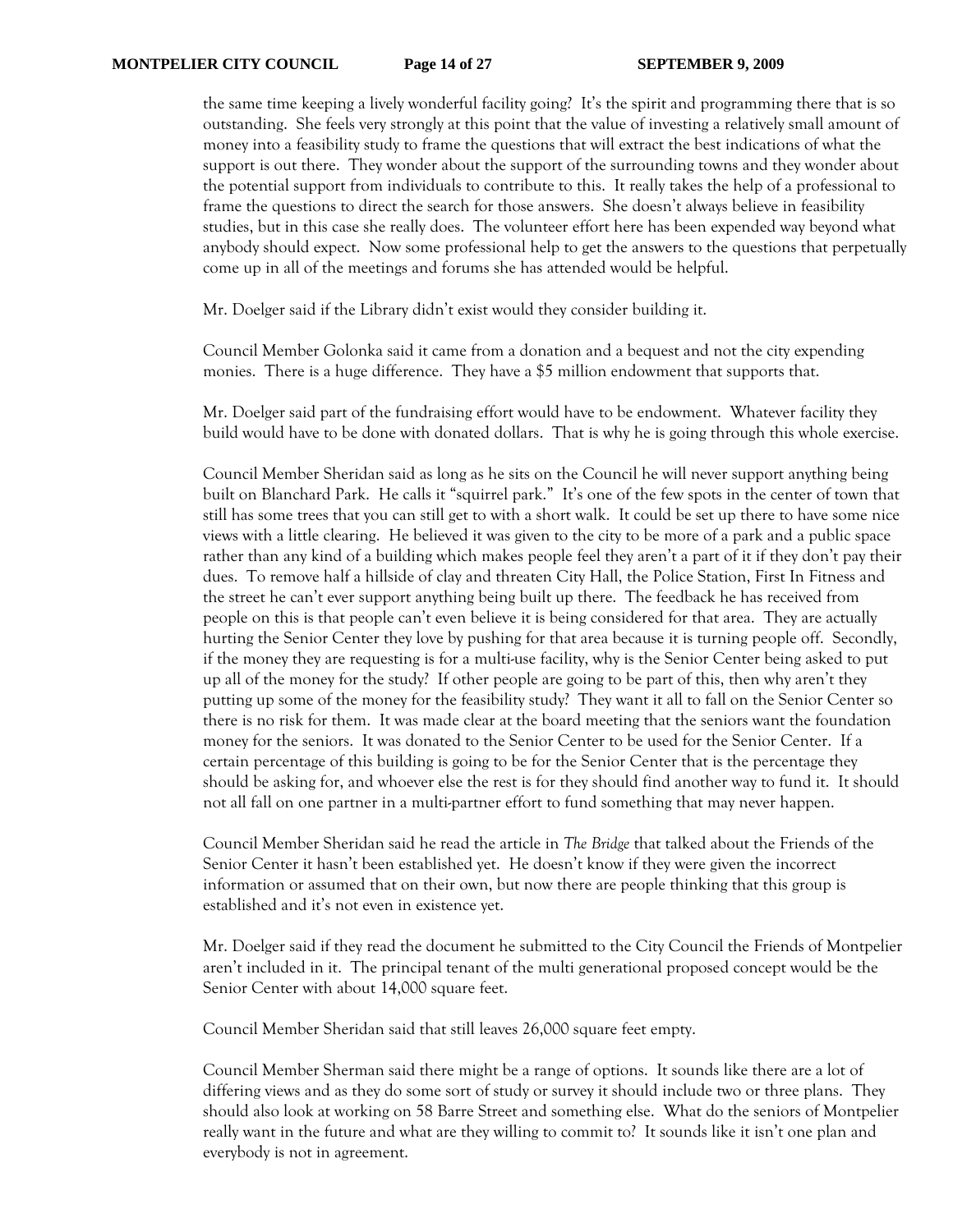Mr. Doelger said that might be a sensible way to proceed, but when you are approaching a prospective donor and doing a feasibility study that is a little bit awkward. At some point the city is going to have to decide where the money is coming from if they either rehabilitate 58 Barre Street or relocate the Senior Center; it's going to take a lot of money.

Mayor Hooper suggested that the City Council needs to provide some guidance and some leadership in making choices about the direction that we as a community are going to go in. Members of the Montpelier Senior Citizens Activity Center and Bill Doelger in his effort to put another proposal on the table as well as many other iterations of other groups over the past year have looked into what the community's desires are, explored the opportunities that are out there for collaboration with other communities. There have been a lot of citizen led efforts to try to figure out where to go. We need to say what we are going to do with 58 Barre Street, and if we are going to move the Senior Center out of 58 Barre Street they need to go somewhere and we need a plan for that. They are also hearing strongly from some members of the community that there is a desire for something much more than just a senior activity center, and if there is a desire to meet that need what are we going to do about that? It really needs to come back to the Council. Unless the Council chooses to embrace the proposal that Bill Doelger has offered she isn't sure what else anybody can do out there.

Council Member Jarvis said she doesn't feel like she knows enough to make a decision. Don't we have an application for a planning grant? For her there are three questions. Is this a local center or a regional center? Is it just a senior center or a community center? Where is the location? Are we renovating or building new? The local versus regional issue is something for the Council to figure out or the regionalization committee to figure out. It's probably not something the Senior Center is going to work on unless maybe it is something a consultant would work on. In terms of whether it is a senior center or a community center she feels like she really doesn't know what the folks at the Senior Center want. She isn't clear whether they are telling the Council they don't support this plan means they don't support an intergenerational center at all or just the plan they don't like. There is a lot of disagreement about whether people want to just have seniors in a separate area versus mixed in with other groups. That is information she would like brought to the Council from the Senior Citizens Center Advisory Board. With regards to location, we need to wait to see if we get the Planning grant and see what the results of that are. She feels very strongly about keeping and renovating the historic building that we have in town versus building new.

Mayor Hooper said one of the reasons it has been suggested to us that we take the step that Bill Doelger has put in front of us is because of his drive to try to get an answer in terms of funding and the need to go to the voters in March for support of whatever is proposed. One of the things the Council needs to be aware of is we are running out of time to make a decision for March.

Mr. Doelger said a lot of people have thought this is a bad time to raise money. They may all be aware of the Upper Valley Aquatics and Exercise facility that was made possible with a \$20 million anonymous donation - \$15 million to build the building in White River and \$5 million for the endowment. There may be money out there. The second thing that really concerns him is what is going on in the world today. The great recession looks like it is slowly coming to an end and we are starting to recover. When that happens and the GDP continues to grow at 8.5 percent there are 1.2 billion people improving their standard of living, and it is going to have an impact. You want to be ahead of that curve because when you go to raise money in the face of rising inflation and the cost of commodities it may be impossible. He feels some urgency in trying to solve this problem early.

Mayor Hooper said she is surmising from the Council's reaction that there is a failure to embrace Mr. Doelger's proposal whole heartedly. Sarah has laid out a number of questions, some of which have already been answered. If Sarah frames the questions the Council still has questions about how to proceed, let's use that as a basis. There is an application for the Planning Grant so they can do the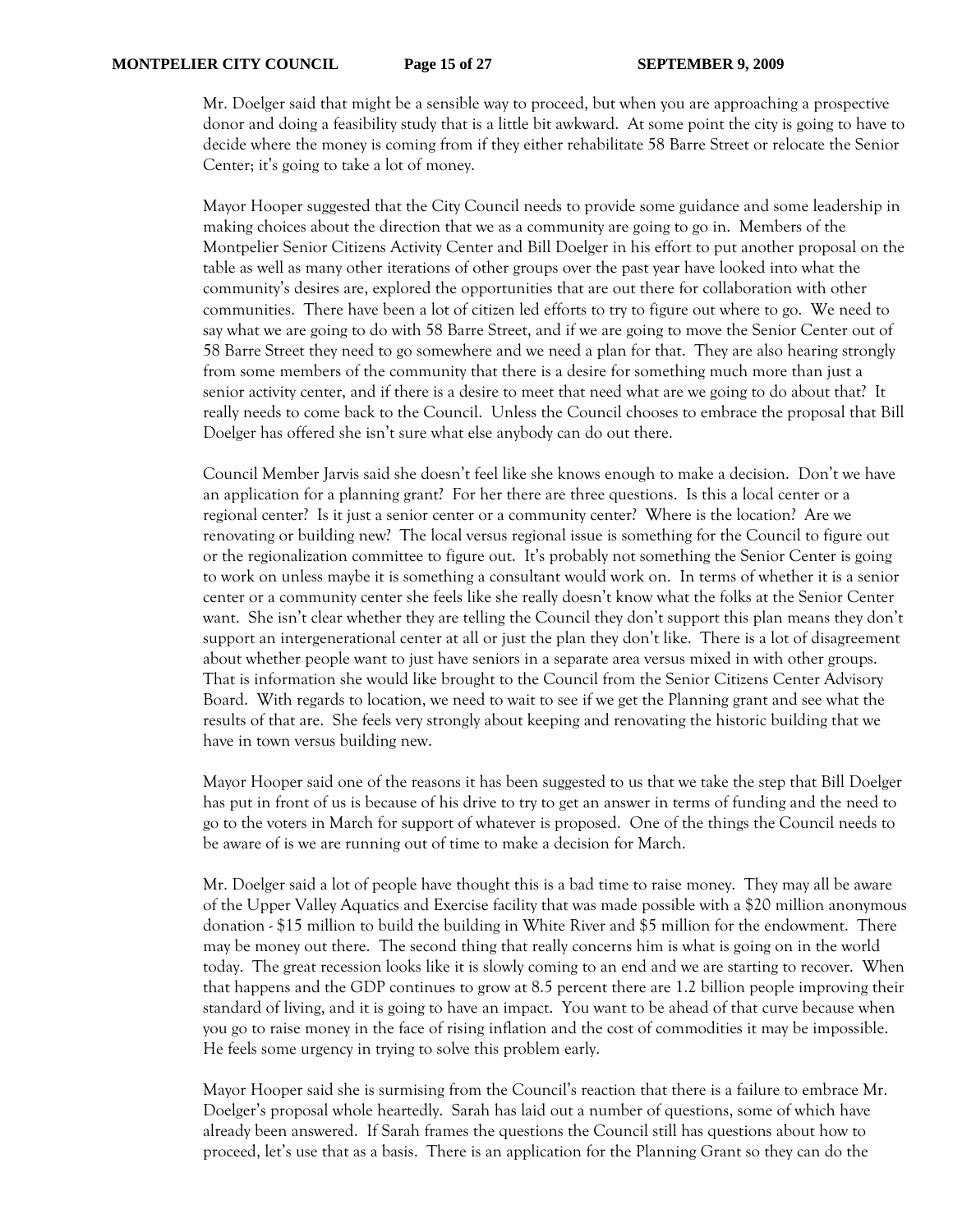feasibility study for 58 Barre Street. The Council is not going to accept the proposal in front of them, but she will go to the members of the audience to hear what they have to say.

Anthony Otis, Chair of the Historic Preservation Commission, said he just learned about this project over the last 24 hours. He thinks this discussion is a teachable moment. As the Chairman of the Commission he feels very strongly that the physical characteristics of the city are very important in historic preservation. One of the members of the Commission has mentioned keeping our historic buildings in tact and for a useful public purpose. He came to the Planning and Development Office today to see Gwen and Clancy to see the map and see whether Blanchard Park is within a historic district. If it is, he would certainly think the Historic Preservation Commission should have a role in the development of open land within a historic district.

Dot Helling said she actually lives at the base of Blanchard Park. She agrees with Anthony that this is definitely a teachable moment. This proposal is very pulverizing. It was brought forth in a very back handed manner. She just wants to raise two things and hope when they go forward they will do it in a different way. First of all, it was very clearly presented as something that came from the Montpelier Senior Citizens Activity Center, which it was not. Secondly, it was presented that there was a group formed called The Friends, which came from the initial proposal which was edited that speaks about that group having been formed or about to be formed to develop the community center. She doesn't know Mr. Doelger very well. She is sure he had the best of intentions, but the way it was brought forward was really polarizing.

Mr. Doelger said being a resident here in Montpelier he thought it was only fair that he give a heads up to fellow residents about the proposal he was making. Unfortunately he gave Dot a very early copy he was working on and it was a work in progress.

Claudia Lovell, a resident on Connor Road, said she is conceptually opposed to build another nonrevenue generating building in the city. The taxpayers are in tough shape as it is. She would like the City Council to seriously look at renting existing structures.

Mayor Hooper said she thinks the Council would really like to rely on the Planning grant application for considering what to do with 55 and 58 Barre Street as the vehicle for going forward with the understanding what to do with the building but also with the uses of the building. That means the Council is giving up any opportunity to do anything in March because we won't have that information. She would suggest they need to have a longer conversation about how we are going to proceed with the building and making decisions. We'll get information on what the Seniors desires and we can summarize some of the other community efforts understanding what the community needs are, but the Council needs to provide guidance. We can't turn this over to committees any more. Bill Doelger has labored tremendously, as have a lot of other people on this, but she would like to thank Bill for working as hard as he has on this. He saw an urgent issue and thought the Council would say we have to solve this problem. She wants the Council to acknowledge that he was working very hard on the City's behalf to solve a problem. She is sorry they are still struggling with getting our arms around this.

Mary Leahy said many of the Council Members attended the Community Forum in May, which was packed. The single thing that came out of that was how much people love the center. They wanted it to continue in one form or another. Peoples ideas were quite divided. She agrees it is time for the Council to act.

Council Member Weiss said he would like to bring closure with a motion. He moved that the Council requests additional information prior to taking any action regarding the future of the Senior Citizens Center and that Councilor Jarvis be coordinator for gathering that information. Council Member Golonka seconded the motion.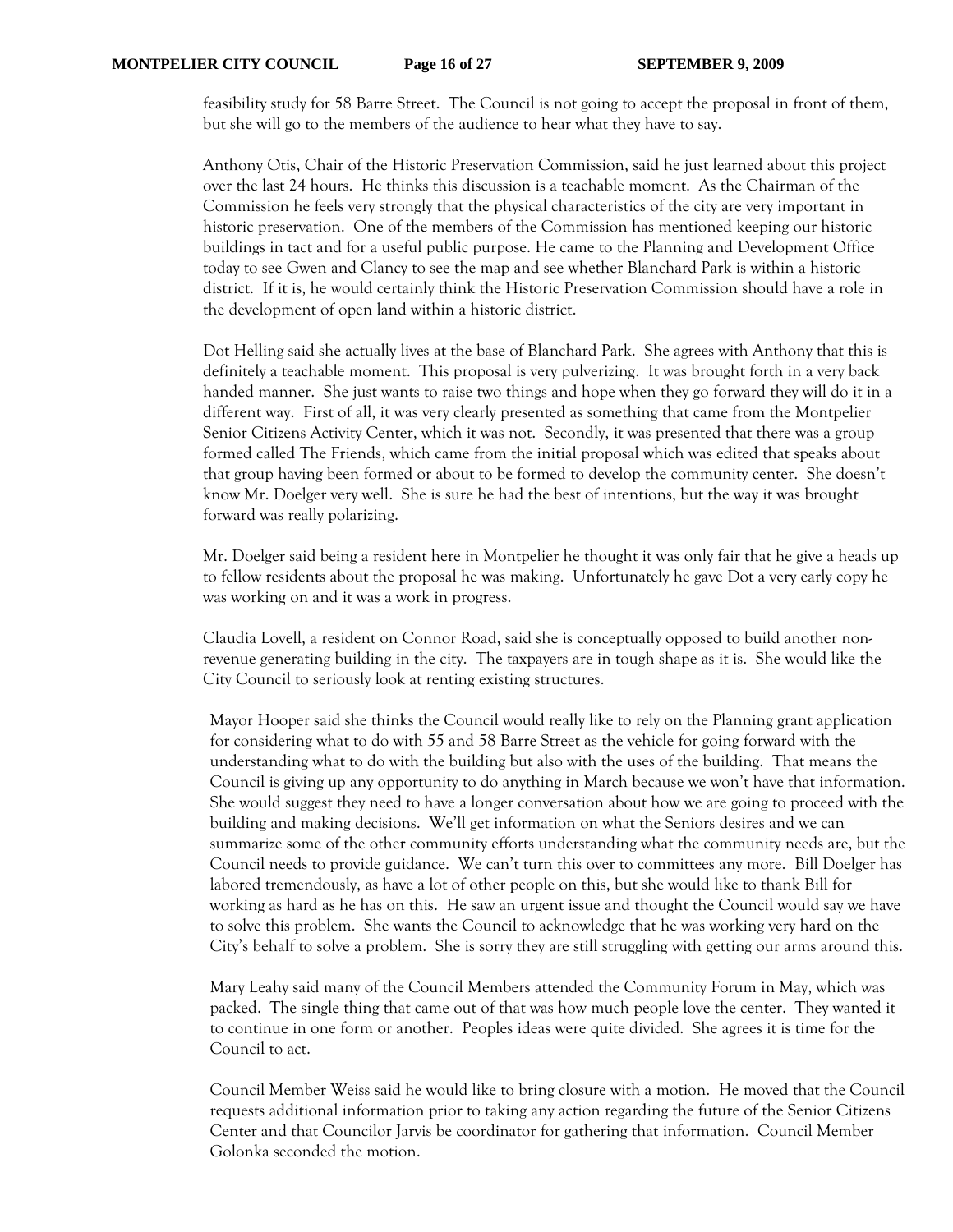The vote was 5-1, with Council Member Jarvis voting against the motion.

09-227. Consideration of a proposal to perform road rehabilitation work on Bliss & Murray Roads that will result in a gravel surface as the final product. A.

> The Public Works Department conducted a city-wide road condition survey rating and rating roads on a scale of 0-100 with 100 being a road in excellent condition. Bliss & Murray Roads each have a condition index rating of "1".

> It is an unfortunate fiscal reality that Montpelier, not unlike many towns, face road construction and other infrastructure maintenance demands far exceeding available funding. Considering the rural nature of the roads serving very few residential properties, these roads have been afforded a priority that would expedite construction funding in the foreseeable future. The cost for full reconstruction (including excavating and replacing the sub-base) and resurfacing of both roads combined is estimated to be in the neighborhood of \$250,000 - \$300,000 although strategies of lesser cost and shorter design life are also available.

Public Works suggests that other alternatives be pursued to provide some relief to residents and to achieve a more predictable routine maintenance effort in the future. The suggestion entails the rehabilitation of the road by pulverizing the asphalt surface into a gravel consistency. This process is also known as reclaiming and is a common method used to prepare a road for a new asphalt surface. In this case, the suggestion entails leaving the gravel surface and deferring the application of bituminous concrete pavement indefinitely. A layer of recycled asphalt pavement (RAP) which is available and in stock will be spread over the reclaimed road to provide support and to achieve a serviceable riding surface.

The RAP material will be relatively erosion resistant and calcium chloride will be added as a compaction aid and for dust control. Other work required to complete the project will include the reestablishment of drainage ditches, inspection (replacement) of all culverts, and excavation and removal of sub-base material that is deemed to be insufficient to support traffic loading.

Street resurfacing funds provided in the CIP budget will be used for the project(s). The cost for the reclaiming machinery (\$7,944), rental equipment and various materials is estimated at approximately \$25,000 with the majority of the work to be performed by Public Works personnel.

Notification that the City Council will be considering this matter was mailed to the adjacent property owners including to the East Montpelier residents with driveway access to Bliss Road.

Recommendation: Discussion with staff and allow an opportunity for residents and property owners to express any concerns they may have. Approval of the reclaiming proposal to revert to a gravel road surface and authorization for the city manager to approve a contract with the Gorman Group for reclaiming services.

Tom McArdle, Assistant Director of Public Works, appeared before the Council to talk about Bliss and Murray Roads. The issue of roads is quantified by a study they did a few years ago trying to evaluate the condition and assign a condition index, or PCI pavement condition index, to roads throughout Montpelier. That index is not getting any better. Roads deteriorate over time. We have an overall rating of a C or C- in the 1970's. The two roads they are talking about tonight have a whopping rating of 1. These two roads routinely fall by the wayside in terms of budgeting when we have very little money to spend on our road systems. There are retaining walls to be fixed and storm systems that are breaking and bridges that are deteriorating. Roads are unfortunately something they can put off, and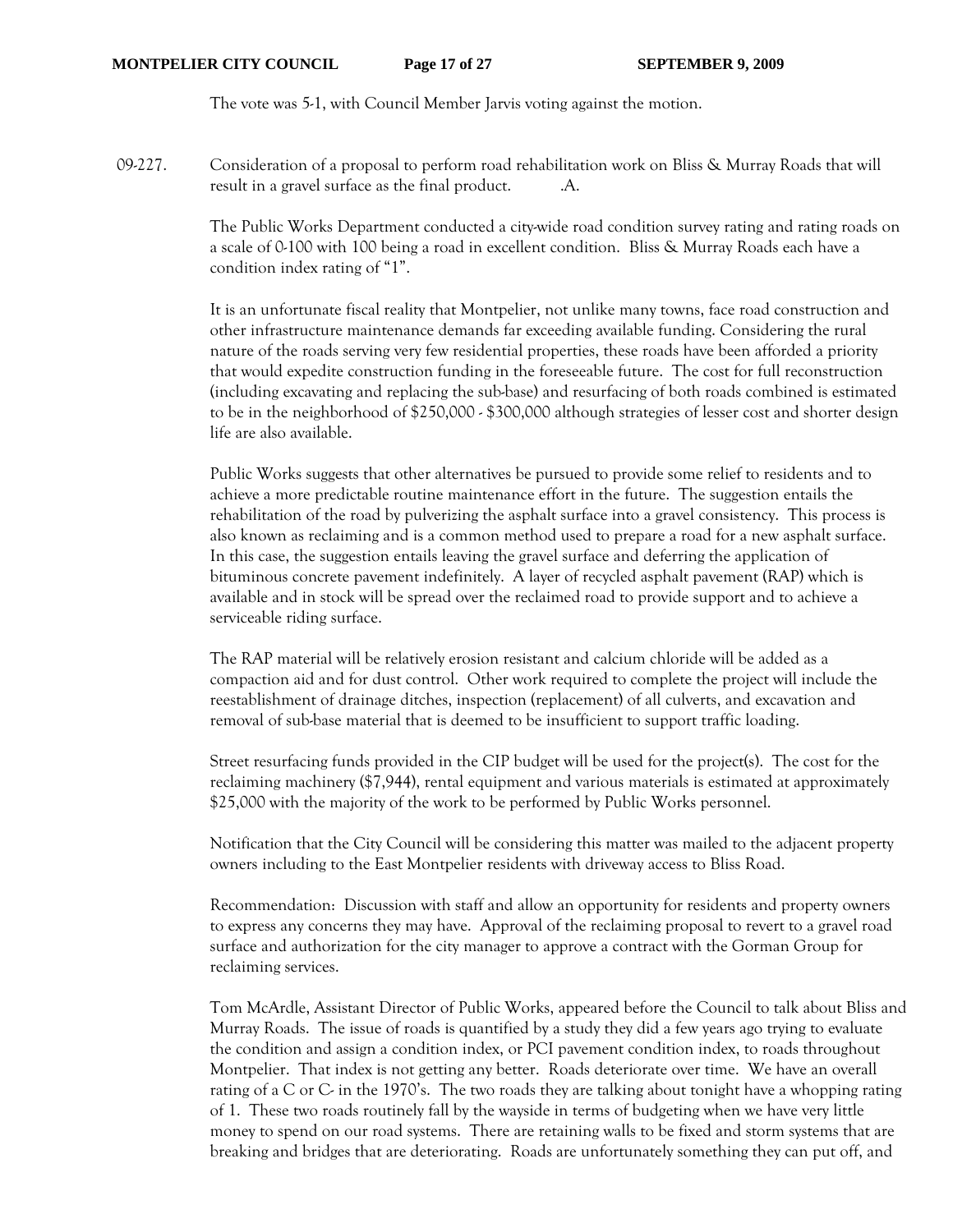these particular roads have been put off for quite awhile. Even the routine maintenance has not been performed as it should have been. By routine he means ditching and insuring the water leaves the road and goes where it belongs with water being the number one enemy of our road system. What they have been doing over the last several years is doing a recycling process. They recycle asphalt and stock it. All of the asphalt that came off the Route 2 projects with the milling process they have been able to stockpile that for reuse. It is a good product, ground up and crushed into a gravel consistency. They add gravel to it because it is a pure asphalt product and utilize as much of their own forces as possible with trucks and excavators. The Council recently approved the purchase of a grader and that will go a long ways towards helping the Department of Public Works work on these roads and perform the maintenance we need to do. Having a grader in our equipment supply allows us to consider a gravel option they may not have been able to do before. Gravel roads do require periodic maintenance. It depends upon traffic, storms and a number of facts that drive how many times you would see a grader on a roadway.

This is an option that doesn't require the investment of pricey asphalt products to perform some maintenance that would provide a rideable surface they call serviceable. It doesn't require extensive equipment and time to maintain the road, which includes plowing and de-icing. They have poured a lot of salt on Bliss Road to keep it clear of snow and ice because the plows aren't shaped the way the road is shaped. The wheel ruts are somewhere around a foot deep so they cannot clear the snow with their plows.

Murray Road is a sunken road. The ditches are about equal with the road surface, and over time it has just been driven down and there hasn't been a lot of maintenance performed on it. We only have five months to do the work and unfortunately, some of the less travelled roads are neglected.

Their idea is to reclaim these roads. It's like a large rototiller which grinds up and pulverizes the asphalt and then the gravel below it is pulverized into a gravel consistency, shaped, compacted and they add a calcium chloride material to it. They would do extensive ditch work and replace culverts as needed. Reclaiming a road is something better than just putting another surface on it but far less than reconstruction which that rating PCI of one will lead you to. Roads that are below a 50 you should look at reconstruction options. Bliss and Murray Roads require that more extensive work. That is removing the asphalt, the underlying gravel and clays and silts. He doesn't know the extent of work they will get into on Bliss Road at this moment. He knows there is about a 200 or 300 foot section of road that we should do a box cut on, even with a gravel reclaiming process. There is evidence at the surface that there is really nothing under there to support the load. They will do a few test holes. They will excavate some holes to see what is under there for material and decide whether or not we need to be a little more aggressive in those sections and do selective areas where that work will be necessary.

In considering this proposal they sent a letter to all of the residents on the two streets. Bliss Road borders East Montpelier so they picked the driveways served by Bliss Road and sent the folks in East Montpelier a letter as well. He had a visit from one fellow who asked about the condition and status of repairs to the roadway. He told him what the city was considering so the folks who live in the area have been informed of this. A couple of questions did come up. He described Bliss Road as a low traffic use road. It is a connecting road with portions of East Montpelier and Center Road. We do see bus traffic on it and will have to consider that if we get into more extensive excavation work because there isn't a good detour around for them. There are about 400 or 500 vehicles a day, but probably less than 1 or 2 percent traffic. To folks who live on it that is a substantial number. When some of our other roads are carrying 4,000 to 6,000 vehicles that is a fairly small number.

There was also a question raised about the calcium chloride. Calcium chloride is a dust control agent. The initial construction work and routine maintenance going on is when it would be used. Calcium chloride is actually approved as a food additive so it is a fairly common product. There is some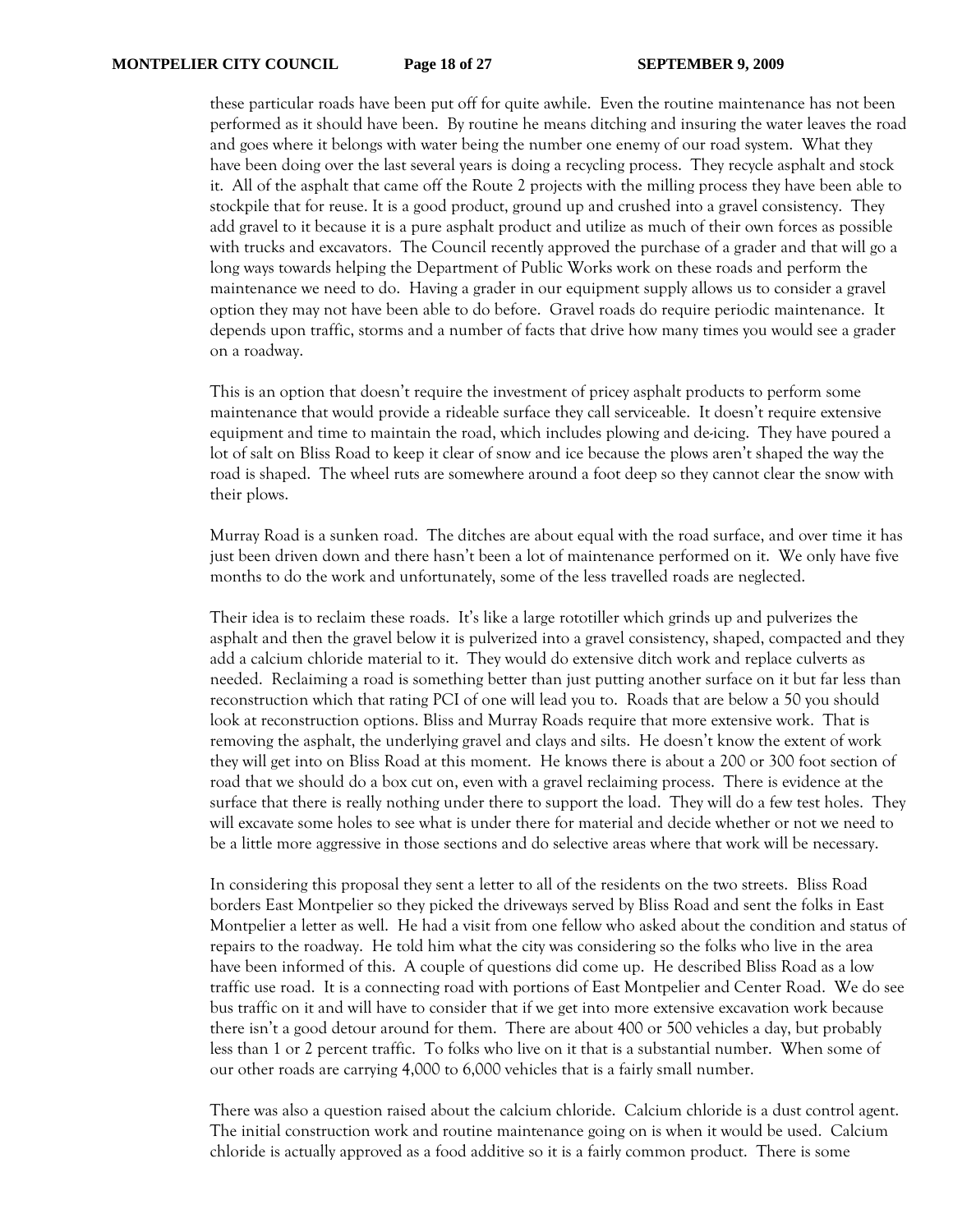concern about what impact this will be on the well systems. These are all on site water supply systems in the area. Those are all artesian wells in the 200 to 400 foot range. This product doesn't migrate very far. It's heavily diluted if it does reach the ground water table. Some of the water that people are drinking is probably hundreds years old before aquifers are recharged and go through some of the recharged systems and the wetlands. Rural areas use calcium chloride quite heavily. He has a well within 50 feet of the road that has calcium chloride used on it. It is a fairly common product. It is more environmentally friendly than the road salt we use. On Bliss Road they do pour a lot of road salt on that does wash off into the ditches and down into the waterways. They have less than two months of this construction season remaining with a list as long as his arm. He hopes to get to Bliss Road this year. Today they learned there are two other culvert systems that need to be corrected. They were on Bingham Street today where a spring is causing some problems. There is a lot of unexpected work that keeps pushing them in other directions.

There aren't many contractors out there who do this type of work. He has a proposal from one that rental equipment only. We get the machine and the operator for about \$7,000. Their request tonight is to approve that proposal and authorize the City Manager to sign that agreement. Because they aren't paving they aren't in a time crunch to get this done, although there are a couple of driveways that will have to blend in which are paved.

Mayor Hooper said there may be members of the audience who would lie to speak about the proposal to convert the surfaces of Bliss and Murray Roads.

Council Member Jarvis asked what affect this would be for the residents in terms of access to their properties during the reclamation process.

Assistant Public Works Director McArdle said during the construction because it is the full width and length of the roadway there will be times during the day when access will be obstructed. They have done work like this on Clarendon Avenue and Bingham Street. When the reclaimer goes by it fluffs the material up. It is followed closely by the road grader. The road grader roughs out the gravel and a vehicle can typically travel behind that within twenty minutes to half an hour. There are times when there is a roll of gravel along the shoulder of the road that might be in front of a driveway. They let folks know when they are going to do the work so they can get their vehicle out beforehand. If the reclaimer is working right in front of the driveway they might have to wait up to half an hour.

Council Member Jarvis said he mentioned routine maintenance. There is some concern that we don't have the experience to maintain these roads once the reclamation process is done. She asked Assistant Public Works Director McArdle if he could give the Council a sense of what the cost of maintenance is once the reclamation process is done versus maintenance on it as it is now.

Assistant Public Works Director McArdle said there are a few gravel roads in Montpelier. There is Gould Hill Road, the park roads and we have a superintendent who comes from East Montpelier. We all have experience in maintaining some gravel roads. In gravel surfaces they are less predictable. They are more susceptible to rutting and frost heaves and mudding problems. An asphalt surface is more predictable and does shut the water off to the sides. With open drainage systems which are driveways, culverts and open ditches, it does require a higher amount of maintenance. On the flip side of that the maintenance you do on a gravel road and an open drainage system is far less costly than patching potholes and maintaining smooth surfaces and fixing catch basins and curb systems. Some roads are more demanding than others. For the first year or so it is going to take a little more effort, particularly with the Bliss Road and the grade. There is a standard they are going to be right at the edge of, and that is the grade of the road and the gravel surface. Because of the deceleration there is some movement of that gravel and you get the washboard effect as your traction is pulling the gravel and the braking action is shoving the gravel. There will be a higher level of maintenance. With this process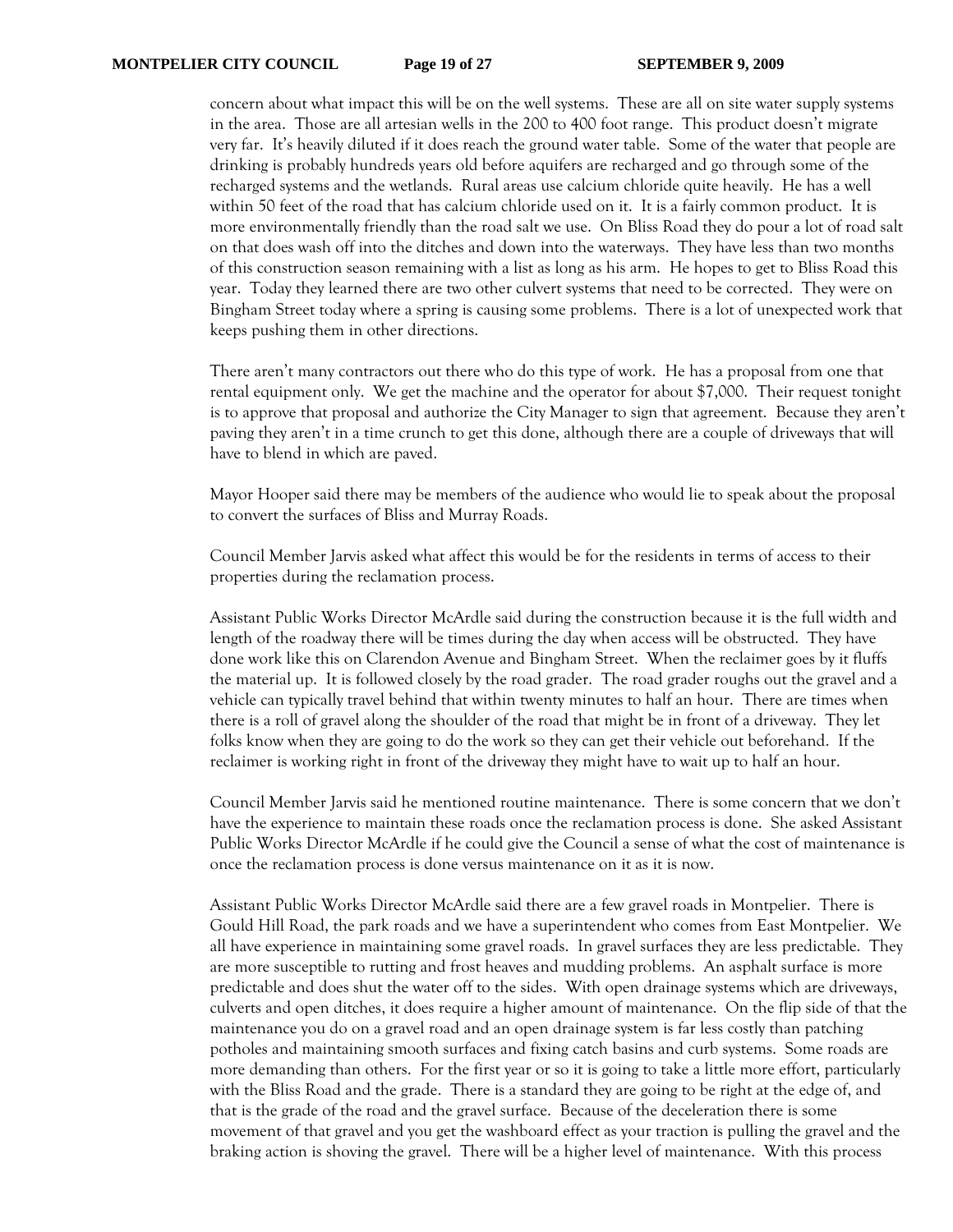you haven't burned any bridges. This is the step they would take before they pave a road. You may find that it is something intolerable and would want to invest in some pavement in the roadway. One person who visited him said when he takes his daily walks he goes up into the East Montpelier road systems where the roads are smooth and hard packed in the summer and very enjoyable whereas Bliss Road is rutty the entire year round.

Karl Johnson, a resident of Murray Road, said he can't imagine the maintenance of the roads cost very much at this point in time so he's sure there will be some added costs. He has the distinction of being one of the younger residents on Murray Road. He thinks there are only 5 homes in Montpelier on Murray Road. They all appreciate the pavement that is there and he can't see how it would be economical to repave it. He thinks this is an economical appropriate solution. With regards to the ditching and drainage, next to their house and the one immediately below it the ditches were cut to help with the drainage. Water never flows in the ditch unless there is a cloud burst. The ditches are too deep and he would welcome any fill for the ditches. If somebody was to go off the road their wheels would hook into the ditch. There should be a guardrail there. He has one question about the transition. Coming down Towne Hill Road there just isn't adequate site distance to the left. When you have a gravel road there is some loose gravel. Is there a plan for an apron or some length of pavement at the foot of Murray Road?

Assistant Public Works Director McArdle replied they would retain the pavement to the first driveway. It would be somewhere between Ruth Guild's and the next one down.

Mr. Johnson said he has the distinction of having the only paved driveway on Murray Road. How would they handle the transition in that case where it is paved now but would then be gravel?

Assistant Public Works Director McArdle said the asphalt would extend to the roadway proper.

Mr. Johnson asked if the gravel would be brought to that and stuck down with asphalt. How does the driveway transition go into the gravel?

Assistant Public Works Director McArdle said it is the opposite of what you see along a paved road and a shoulder with a graveled driveway.

Mr. Johnson said when it comes to that intersection at Murray Road and Towne Hill Road, as you are coming down Murray Road that right hand side drops even further. Is there any plan to address that transition at all?

Assistant Public Works Director McArdle said as part of the Towne Hill Road process they continue to apply for grants to do that work. It's a Class 2 road. That one was completely unserviceable and they did reclaim the section and pave with our local money. There's more to do. What he understands from old plans in the office about that vertical curve is there is gravel underneath.

Motion was made by Council Member Jarvis, seconded by Council Member Hooper to approve the reclaiming proposal to revert to a gravel road surface for Bliss Road and Murray Road and authorize the City Manager to sign a contract with the Gorman Group for reclaiming services. The vote was 6-0, motion carried unanimously.

Mayor Hooper called for a short recess at 9:08 P.M. and the meeting reconvened at 9:17 P.M.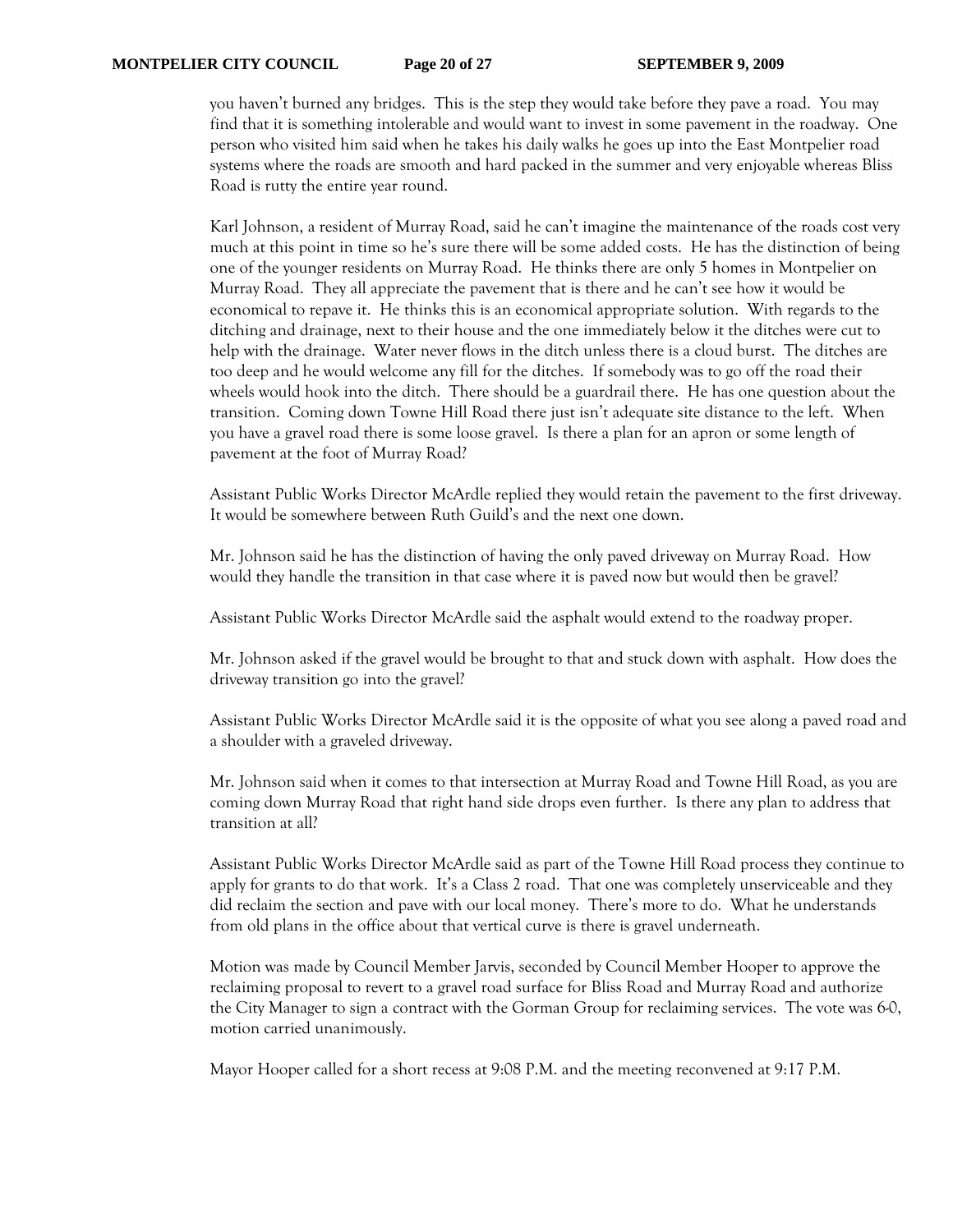#### **MONTPELIER CITY COUNCIL Page 21 of 27 SEPTEMBER 9, 2009**

09-229. Consideration of supporting the Public Works Department's proposed issuance of an access permit as provided in Article V, Section 3-502 regarding a request for the right of usage to construct a private driveway along a previously "unidentified corridor" known as "North Franklin Street Extension", previously unknown as a City right-of-way. Related to this matter, consideration is also requested for a curative easement to allow a neighboring property owner to correct an accidental building encroachment in the unidentified corridor. V.A.

> A boundary and subdivision survey conducted in December, 2007, revealed that the City acquired North Franklin Street right-of-way by condemnation order in 1899. Records and physical evidence reveal that highway improvements as contemplated by the extension were probably never developed.

> The owner of an adjacent land parcel has submitted an application for access (driveway) to the parcel via the unidentified corridor. This application has been deemed completed and includes a driveway design as prepared by a civil engineer.

On request of the Public Works Department, the City Attorney's Office reviewed the matter. An opinion and explanation was issued by letter as authored by Glenn Howland dated July 29, 2009.

Three options are presented by attorney Howland concerning possible action in regards to retaining or discontinuing the corridor as a public way. Staff recommends the third option (see page 2, last paragraph) which is to take no action at all, thereby allowing the eventual (statutory) discontinuance of the corridor by operation of law, which would specify the rights of the adjoining land owners by statute and would allow them to preserve private rights of access as set forth in Title 19.

Public Works staff feels there is no public benefit in retaining any rights, or benefit in pursuing use of the corridor. The right-of-way terminates at private property in an area of steeply sloping topography. No logical road extension or terminus exists that would provide for future development options beyond the single family home proposed by the applicant or for other uses such as trails, utilities, etc.

Prior to allowing the "unidentified corridor" to be automatically discontinued, staff suggests that the encroachment of an adjoining structure within the corridor be corrected by a quit claim easement deed (strip of land approximately three feet in width) as prepared by Attorney Howland. The encroachment has existed for in excess of 10 years and appears to have been inadvertent. The property in question is being sold and resolution of the encroachment is a requirement of the Purchase & Sale Agreement. As City Council authorization is required to convey municipally owned property, Public Works requests that authority be granted.

Public Works staff has notified the three affected property owners and the respective attorneys of this pending discussion.

Recommendation: Review documents related to the matter and allow time for discussion with staff, the city attorney, and interested parties. Consider authorizing the Director of Public Works to issue a "construction and access permit" for the construction of a private driveway within a public right-of-way as provided for in Article V, Section 3-502. Consider authorizing the city manager to convey sufficient land to correct the encroachment of a private structure within a public right-of-way. Last, take no action in regards to reclassifying or discontinuing the unidentified corridor thereby allowing the corridor issue to be resolved without expense in accordance with the automatic discontinuance provisions of Title 19.

City Manager Fraser said Tom McArdle and the attorneys have done a great deal of work on this. At one time we had an issue with an exchange over a right-of-way. Tom is here to answer any questions.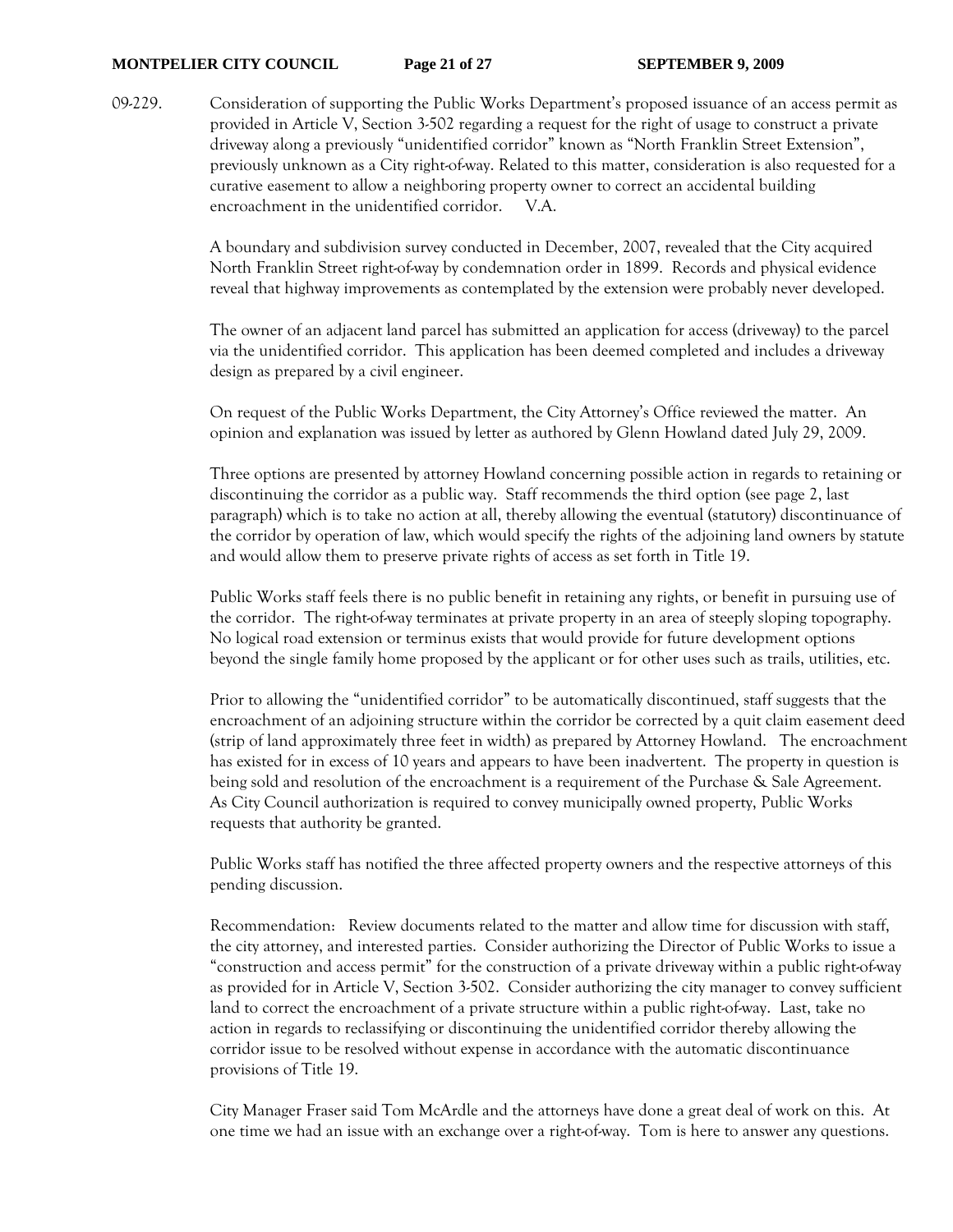Patrick Ramstead said he and his wife are purchasing the house at 44 North Franklin Street and they are asking for the easement for the garage that goes a couple of feet onto the public right of way. For the driveway access that is being requested for the property behind it they have seen the engineer plans and as long as it is done in a responsible manner they have no issue with it.

Mayor Hooper inquired if Lot A and Lot B were proposed to be developed.

Assistant Public Works Director McArdle said Lot A is developed. That is the original homestead which is 2 Hillhead Street. Lot B would be a single family home. Mr. Ramstead's purchase of the property and the agreement with Mr. Cheney has actually made the driveway construction much less complicated because he is allowing a corner of that property to be used. The topography of that allows the roadway to be built with the topography rather than fighting it.

Motion was made by Council Member Golonka, seconded by Council Member Hooper to approve issuing a "construction and access permit" for the construction of a private driveway within a public right-of-way as provided for in Article V, Section 3-502 and authorizing the city manager to convey sufficient land to correct the encroachment of a private structure within a public right-of-way. Also to take no action in regards to reclassifying or discontinuing the unidentified corridor thereby allowing the corridor issue to be resolved without expense in accordance with the automatic discontinuance provisions of Title 19.

Council Member Weiss asked if they were establishing any kind of precedent here.

Assistant Public Works Director McArdle said this is a private driveway on a public way, but that doesn't establish any legal precedent that he is aware of.

Mayor Hooper called for a vote on the motion. The vote was 6-0, motion carried unanimously.

09-228.1. Consideration of a request from the Montpelier Park Commission, seeking permission to make an offer to purchase a 9-acre parcel of land adjacent to Hubbard Park. V.A.

> Park Commissioner Aaron Brondyke advises that the appraised value of this parcel of land is \$24,000 and is currently owned by Gary and Frances McAvoy.

 Recommendation: Receive information from Park Commissioners; discussion; possible Executive Session, in accordance with Title I, Section 313, Subsection (a); direction to Commissioners and/or staff.

Park Commissioners Aaron Brondyke and Ethan Parke, Geoff Beyer, Parks Director and Tim Heney from Heney Real Estate appeared before the City Council to explain the proposal.

Ethan Parke, Chair of the Parks Commission, said the McAvoy parcel is something that the Parks Commission has been aware of for a long time. For many years some very popular trails have run through this privately owned piece of land. Speaking on behalf of the Parks Commission and the city residents who use the park they are very grateful to the McAvoy's for allowing this use over the years. The Parks Commission has sought an opportunity to acquire this parcel for the city and that has always proved illusive until now. At this stage there has been a very credible appraisal of a portion of the McAvoy parcel, and the seller seems willing to sell it for that amount. The city has a Conservation Fund which has funds that could be tapped into to acquire this parcel. They also plan to file an application with the Vermont Housing and Conservation Board to share in the costs, so it would be split between the City Conservation Fund and a potential grant from the Vermont Housing and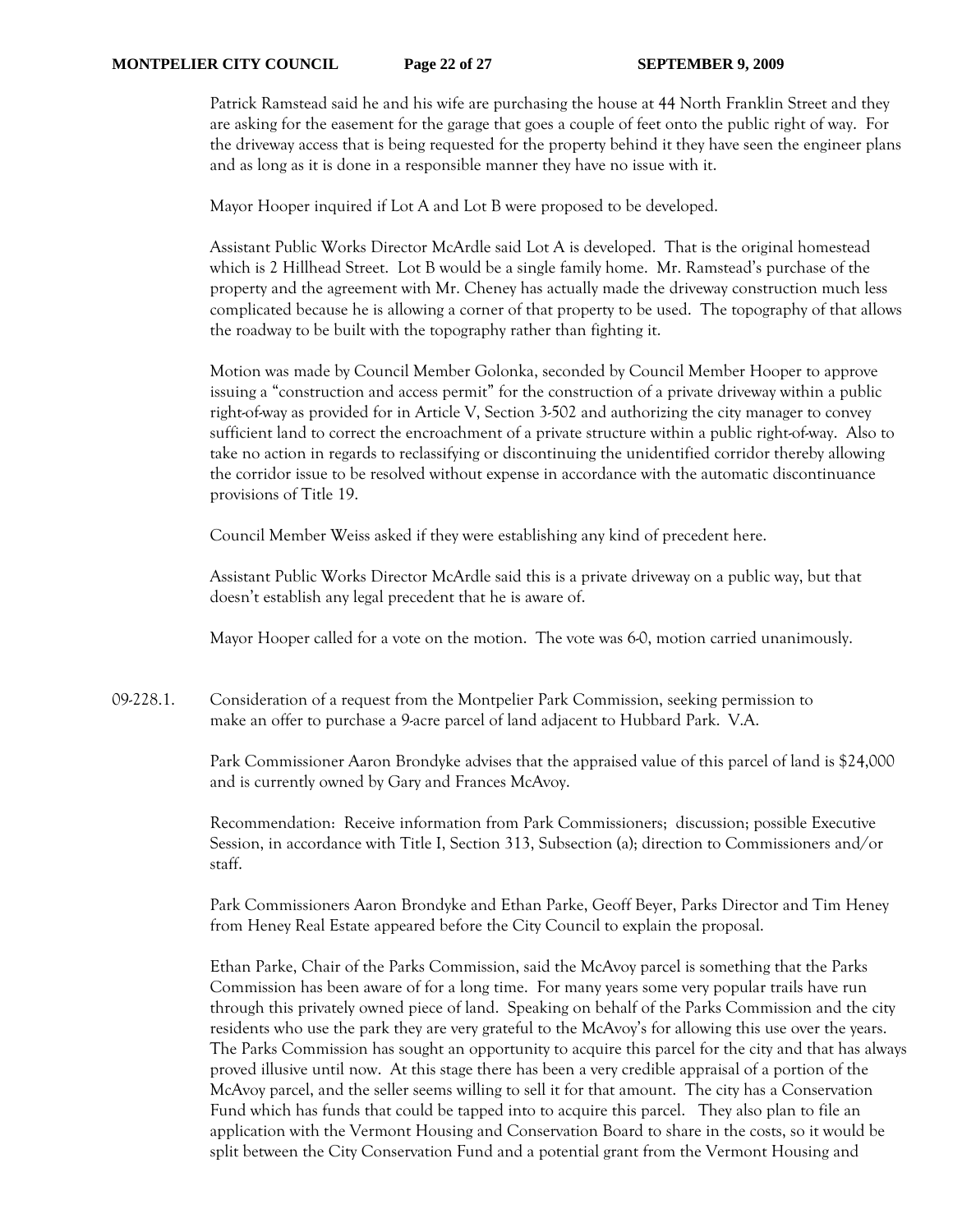Conservation Board. Kris Hammer from the Conservation Commission couldn't be here tonight, but he is working on that application which has a very rapid timetable.

Geoff Beyer said it is a piece of land that many people have believed to be a part of Hubbard Park, and it is at the most narrow section. It really is at the bottleneck which happens to be in the center of Hubbard Park. He has some maps that show the location. There are two sections of trail that are important links. As you will see from the lot lines the line of the McAvoy property they would like to purchase literally runs about 5 feet from the garage of the caretaker house and includes two sections of significant trail. In his opinion they have been lucky to have permission to have the use of a portion of this piece of property for all of these years. Now seems a very logical and prudent time to purchase this piece of property, especially since they may have support from the Vermont Housing and Conservation Board. On the photos there are arrows and numbers that are associated with the pictures.

Mayor Hooper inquired how much was in the conservation fund for this purpose.

Mr. Beyer said there is approximately \$40,000, enough for the entire purchase. The intent of the Conservation Commission and the Committee that looks over it is to use the funds to leverage any matching funds. If we can't come to an agreement by this Friday, then we lose the potential of fifty percent funding of this purchase from the Vermont Housing and Conservation Board.

Council Member Hooper asked if the assessment of the other 10 acres would increase.

City Manager Fraser said the reappraisal is going on now so the remaining 10 or 19 would be assessed at the fair market value. He assumes it will be increased because of a result of this.

Council Member Jarvis said the city can only purchase land for the appraisal value.

City Manager Fraser said we don't actually have a legal standard, but certainly they have always tried to use appraisals.

Mayor Hooper said the Vermont Housing and Conservation Board money may have to be at a fair market value. They can't pay for something above fair market.

Mr. Parke said that was correct. Even if there is money from multiple sources the practice of the Vermont Housing and Conservation Board is not to participate in the above appraised value deal.

Mayor Hooper said even though theoretically more money could be made available we couldn't take advantage of that opportunity.

Mr. Parke said that has been the practice.

Council Member Sheridan said this is the third time this has been before the Council since he has been on the Council, but this is the first time it has been proposed to use the Conservation Fund which he thinks is great. That money has been in there for years. The voters voted to put that money in there to actually do things like this, to buy open space parcels. One time they looked at it when they were trying to get the College Green rights and another time up in his old neighborhood when they were looking at some National Life land, but it has never been used. He is glad they proposed the purchase come out of there, or at least half. He knows this piece of land is valuable connecting to the park and he would be inclined to support it.

Council Member Sherman said she would make a motion that the Council approve the Park Commission's request to offer to purchase the 9 acre parcel adjacent to Hubbard Park. Council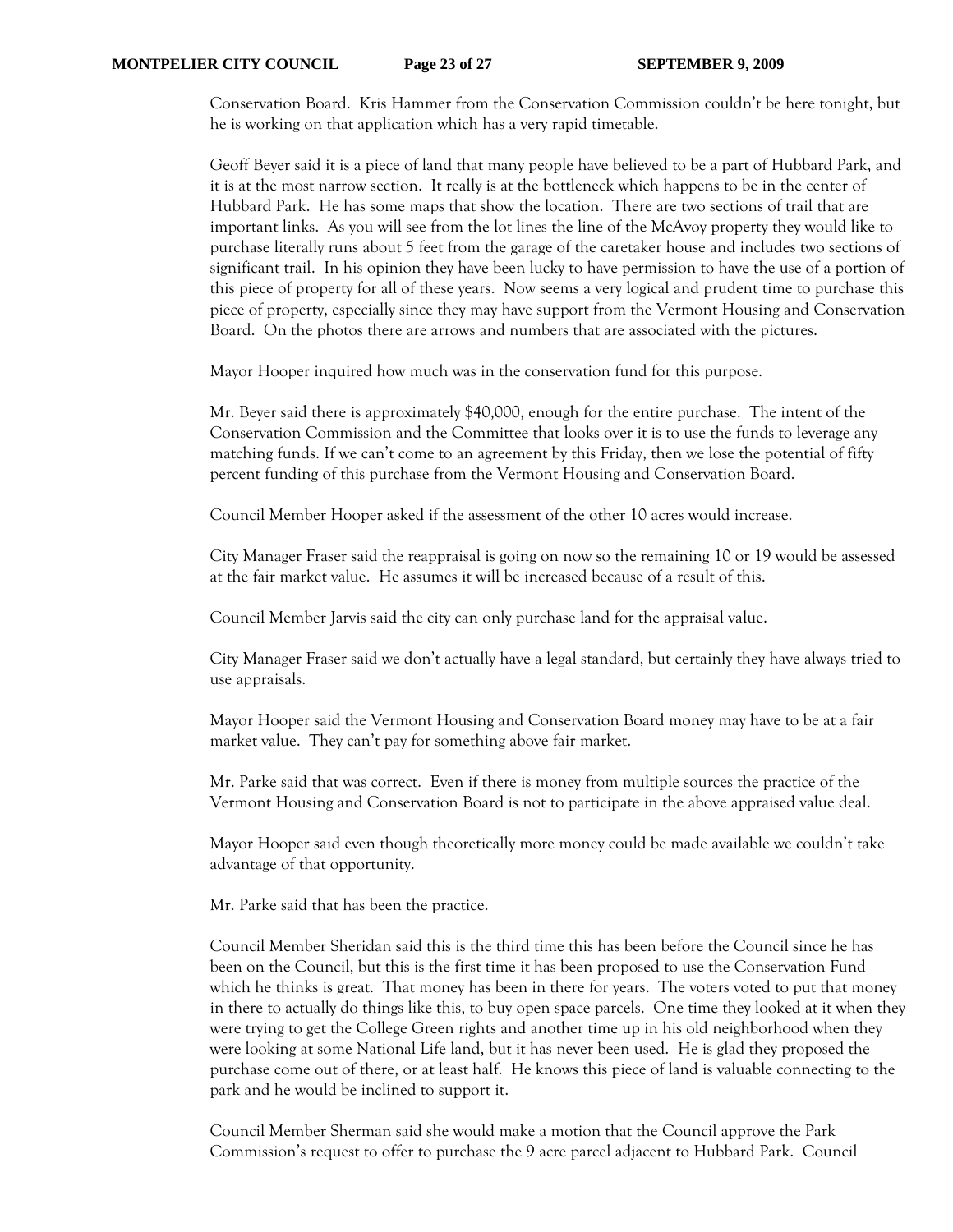Member Sheridan seconded the motion.

Council Member Weiss said he would like to know if there were any incremental costs such as surveying, property transfer, legal fees, etc. If so, what is the estimate of those?

Mr. Parke said he didn't know if there had been a very good estimate of those, but they have had discussions about whether or not a survey would be necessary. During the course of those discussions through Tim Heney's office at one time they were thinking about splitting the costs of the survey between the buyer and seller and taking the city's share of that out of the Conservation Fund as an associated cost. There still are some details to work out in the contract before it is ready to be signed so some of those costs would be under consideration.

Mr. Beyer said his best guess would be that the survey would be about \$3,000 and the Vermont Housing and Conservation Board is potentially ready to help with 50 percent of that. The purchase and sales contract he has here has the city paying for all of the survey costs of the entire property and hopefully splitting that with VHCB. Speaking with Clancy they may not need to do a survey. The Planning Office can do a lot line adjustment if a property is sold to adjoining landowners. If it would otherwise be landlocked it wouldn't be allowed, but since it won't be landlocked and since we already have access on the other side a simple lot line adjustment could potentially be done and a survey could be avoided.

Council Member Golonka said an e-mail with regards to a condition of the sale would be the surviving parcel would be permitted for a single family dwelling. The Council cannot approve that. They aren't granting approval for anything in regards to the other lot, and he wanted to make that clear. That wouldn't be a condition of any sale he would approve. This Council can't approve development rights on an adjacent property as a condition of sale. It would have to go through the right permitting process. If they are asking that as a condition, is that a deal breaker? The Council can't issue permits.

Mr. Heney said it is a 10-acre lot in Montpelier that is zoned MDR. This is just confirming that it can be developed.

City Manager Fraser said he is sure they could provide a statement from City Hall that says this is what the current zoning is and what its written uses are. But in terms of saying here is your permit they need to come into the Planning Office for that. If they have imminent plans to do something, then maybe the closing could be held up until after they have gone through their permitting process.

Mr. Heney said one should be able to walk in and get a building permit and put a house on it.

Council Member Golonka said if that is a condition of the sale, the Council can't approve something like that and it won't work.

Mayor Hooper asked if the remaining parcel had access to a road.

City Manager Fraser said Shamrock Lane is a private road and not a city street.

Council Member Sheridan said with regard to the survey he would imagine on some paper somewhere there are the markings of the outside of the line. Why wouldn't they just have to survey the dividing line?

Mr. Heney said the only surveyed line is the Sweeney property to the right which they surveyed when they did North Park. Hubbard Park is not surveyed, so that line isn't surveyed nor is the old property on the left.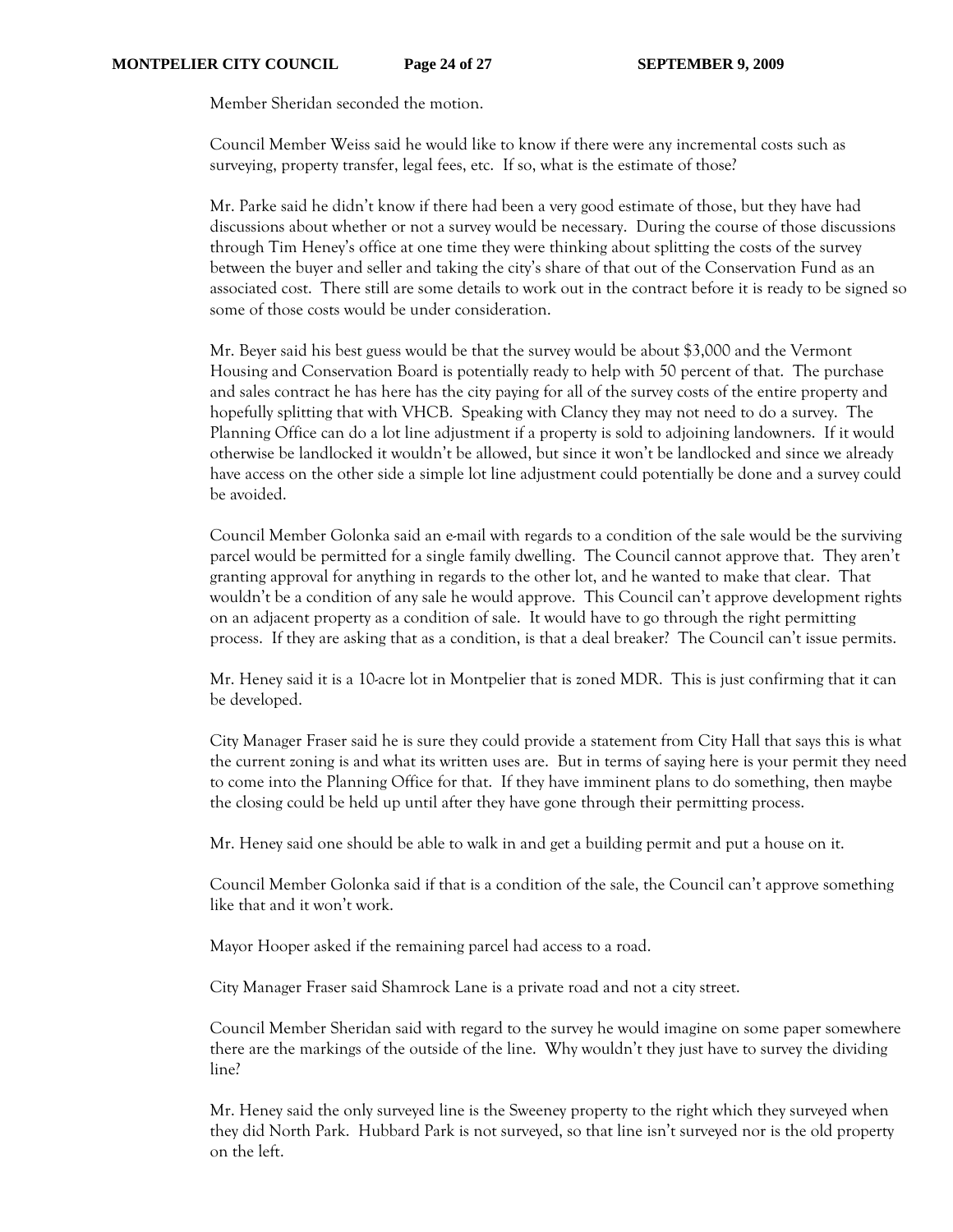Council Member Sheridan asked if it was written up in the deed.

City Manager Fraser said he actually thinks a survey might not be a bad investment and they could avoid problems down the road.

Council Member Weiss said he would like to know the intent of the motion. Is it to limit \$24,000, or is to say \$24,000 plus incidental expenses? What is the intent of the motion?

Mayor Hooper said she would assume it is \$24,000 towards the purchase plus incidental expenses to make the purchase happen.

Council Member Golonka said it is with the understanding that we get matching grants. With the fund they used for the playground on Barre Street and the benefit of it was to leverage it significantly.

Mr. Beyer suggested that it might be good to go into Executive Session to hammer out some final details.

Council Member Weiss said in order to do that it would require a unanimous vote of the Council to add that article or item on this agenda.

City Manager Fraser said the executive session is part of this agenda item. The Council can go into Executive Session for a legal purpose.

Motion was made by Council Member Hooper, seconded by Council Member Jarvis that the City Council go into executive session at 9:43 P.M., in accordance with Title I, Secion 313, Subsection (a) to discuss a real estate transaction. The vote was 6—0, motion carried unanimously.

Present: Mayor Hooper; City Council Hooper, Sherman, Weiss, Sheridan, Jarvis and Golonka; also City Manager Fraser, Parks Director Beyer and Park Commissioners Parke and Brondyke.

After motion duly made and seconded by Council Member Weiss and Jarvis, the City Council came

City Council went into Executive Session at 9:43 P.M.

Upon motion by Council Members Weiss and Jarvis, the City Council came out of Executive Session at 9:50 P.M., in accordance with Title I, Section 313, Subsection (a) whereby they had discussed a real estate transaction.

Council Member Sherman said she was going to withdraw her motion and make another.

Motion was made by Council Member Sherman, seconded by Council Member Hooper that the Council endorse the proposal made by the Parks Commission and purchase the property as described in the site plan for the amount of \$24,000 with incidental costs to be discussed and handled by the City Manager. The vote was 6-0, motion carried unanimously.

Council Member Sheridan asked the Parks Commission representatives if there was any news on the Stonewall Meadows Park.

Mr. Beyer said he hadn't heard of anything.

Assistant City Manager Hill said it is back in the hands of the Stonewall Meadow Association. According to the city attorney they are the ones who need to provide a clear title to it and there are a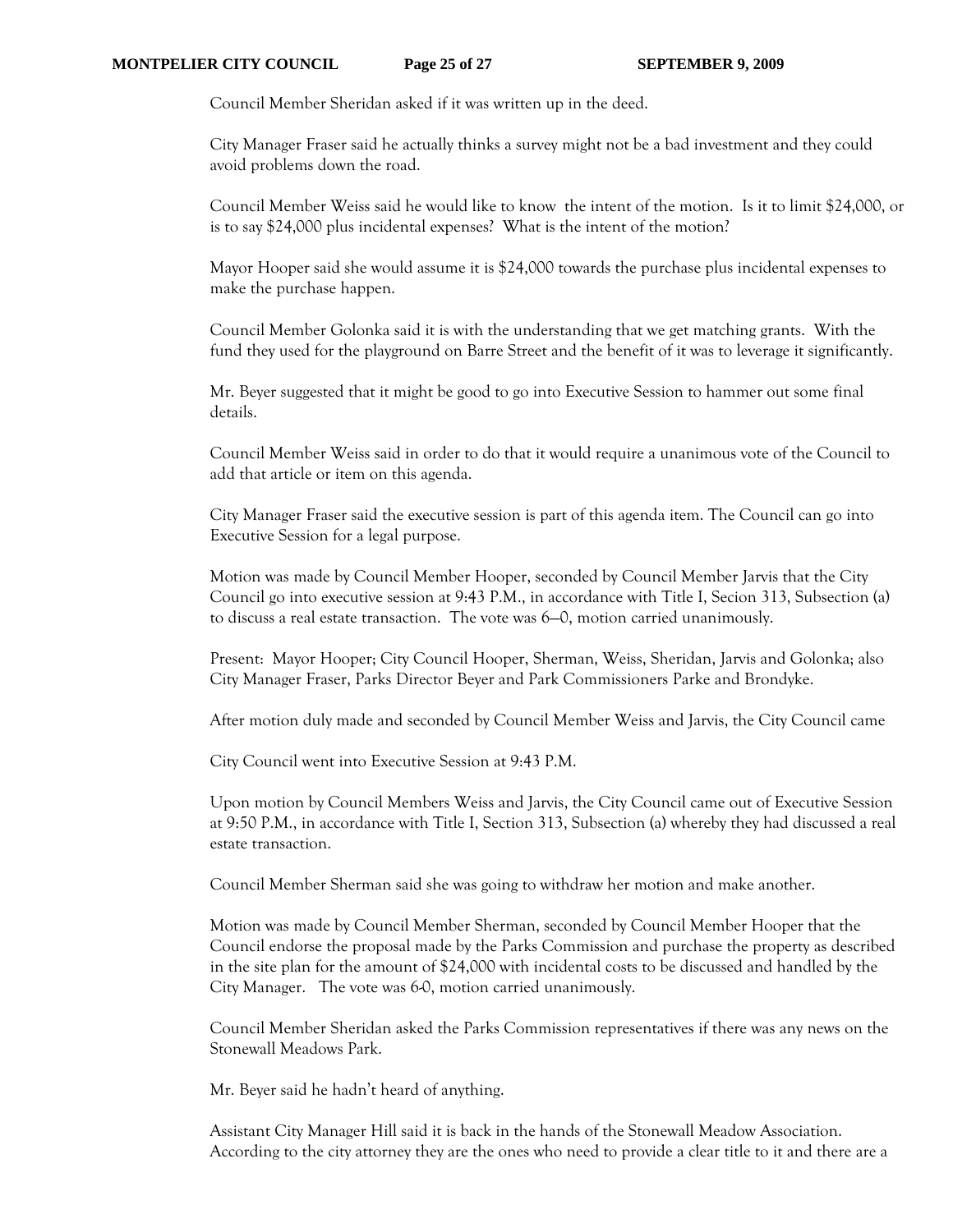lot of issues that need to be resolved before the city gets involved.

Mayor Hooper said the President of the Stonewall Meadow Association called her and she told them it was the city's job to respond.

Assistant City Manager Hill said they had turned it over to the city attorney.

City Manager Fraser said there are issues because there have been so many people who had stakes and they aren't all people who are part of the association. Before the city can accept any offer they need to make sure everything is clear. We relayed that to them.

Mr. Beyer said in a public meeting he thought they were clear they didn't have the funds to do an extensive title search.

City Manager Fraser said they came to the City Assessor and he told them if they were going to be offering a parcel they needed to clear up their rights because there were multiple owners. They referred it to the city attorney and he said it is a complex title with a lot of issues.

## 09.230. Report by City Council:

Council Member Sherman said she had attended a GMTA Board meeting and transportation advisory committee meetings. There is a shuttle bus running from the College Green down East State Street over to National Life. It runs at 5:00 A.M. because it is supported by NECI and gets its students to National Life for baking. The shuttle runs four times a day – 11:00 A.M., 2:00 P.M., and 5:00 P.M. NECI puts in a significant amount of money so NECI students ride free, but any one can get on any bus at any time if they pay. Similarly, there is a shuttle starting from Montpelier to Plainfield and the Health Clinic. It will run several times on one day a week starting in October. Those are amazing developments in the mass transit arena. She reported she was also a fortunate recipient of the City Survey and her birthday qualified her to complete one, and she did so with pride. A member of the audience requested that a bus schedule for the two new GMTA routes be sent to the Senior Center.

Council Member Sheridan reported he received a City Survey as well. They commenced the ADA Committee. They need to catalog everything in the city that isn't meeting ADA requirements. They aren't talking about just buildings, sidewalks, and roads, but web access, voting access and there are all kinds of things that fall under this requirement. They need to come up with a transition plan on how they are going to move to compliance. The important thing is not how fast you comply but that you are moving forward. They are moving forward in a way they can afford because this could be expensive in some areas. They also need a project overseer who is the City Manager now. This will be 10 hours a week in the beginning. This may require some funds the city isn't anticipating.

Council Member Golonka said he wanted to thank the City Manager for his letter to the School Board and the Recreation Department and it starts the process along for what the Council wants to do. There is a Regional Committee meeting set for September 24th

Council Member Hooper reported there are a lot of big shifts going on at the Solid Waste District. There are suggestions about completely reorganizing their approach to providing services and basically abandoning the depot system they have had in place for years.

## 09-231. Mayor's Report: